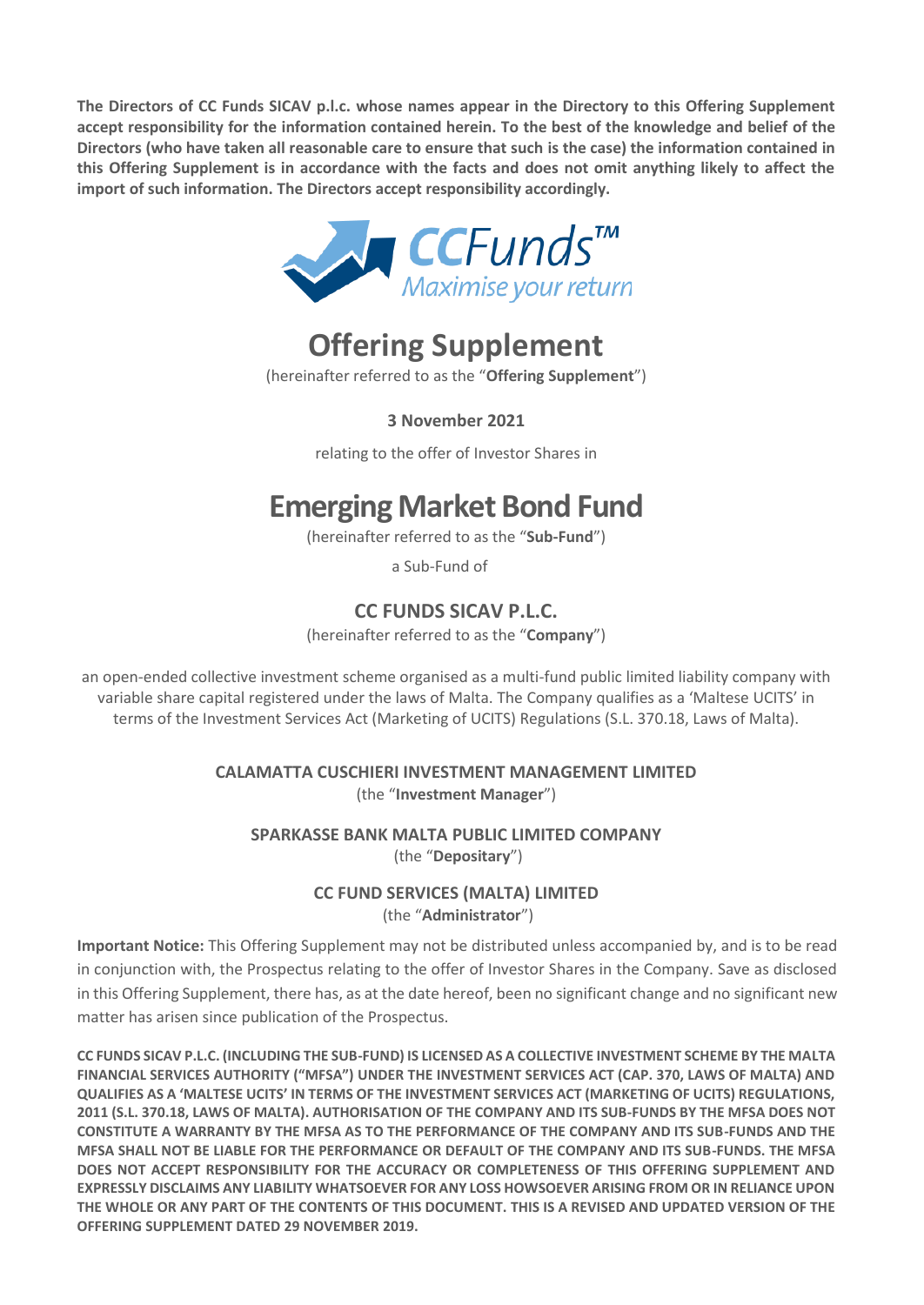# <span id="page-1-0"></span>**Contents**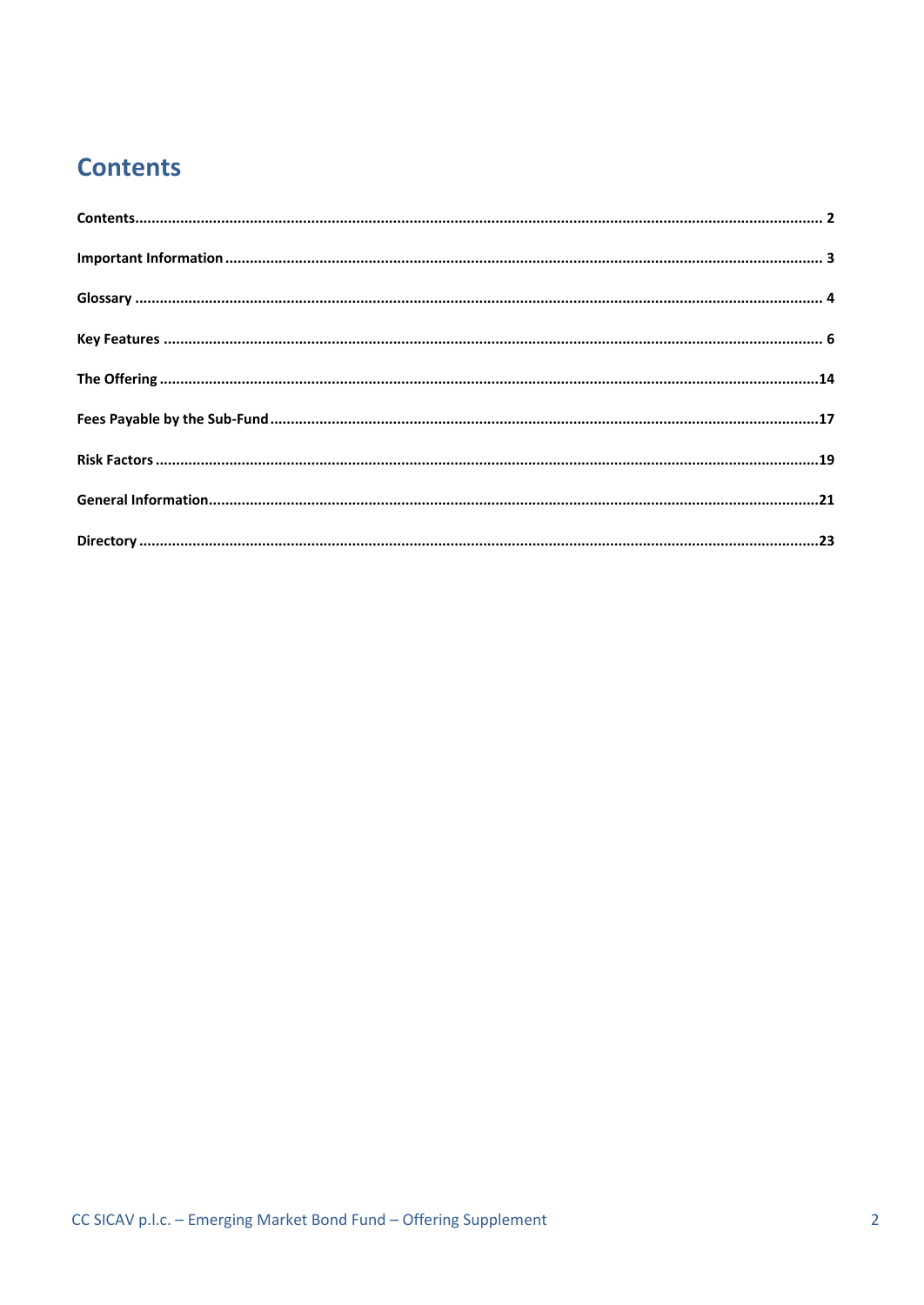# <span id="page-2-0"></span>**Important Information**

BEFORE PURCHASING ANY INVESTOR SHARES IN THE SUB-FUND DESCRIBED IN THIS OFFERING SUPPLEMENT, YOU SHOULD MAKE SURE THAT YOU FULLY UNDERSTAND THE NATURE OF THIS INVESTMENT, THE RISKS ASSOCIATED WITH IT AND YOUR OWN PERSONAL CIRCUMSTANCES. IF YOU ARE NOT CERTAIN ABOUT THE CONTENTS OF THIS OFFERING SUPPLEMENT, YOU SHOULD SEEK THE ADVICE OF A SUITABLY QUALIFIED ADVISOR. YOU SHOULD ALSO REFER TO THE LATEST VERSION OF THE PROSPECTUS WHICH ACCOMPANIES THIS OFFERING SUPPLEMENT AND WHICH DESCRIBES THE COMPANY AND PROVIDES GENERAL INFORMATION ABOUT OFFERS OF INVESTOR SHARES IN THE COMPANY. YOU SHOULD NOT TAKE ANY ACTION IN CONNECTION WITH THIS OFFER OF INVESTOR SHARES UNLESS YOU HAVE RECEIVED A COPY OF THE PROSPECTUS.

### Suitability of Investment

Before investing in the Sub-Fund, you should inform yourself how you could be affected by: (a) any possible tax consequences; (b) any legal and regulatory requirements; (c) any applicable foreign exchange restrictions or exchange control requirements; (d) any governmental or other consents or formalities that you might require or otherwise encounter under the laws of your country of citizenship, residence or domicile and which might affect your acquisition, holding or disposal of Investor Shares or receipt by you of income from such Investor Shares.

The value of the Investor Shares will fluctuate, and there is no guarantee that you will make a profit, or that you will not make a loss, on your investment. Refer also to the Section of the Prospectus entitled "**Risk Factors**", as well as the Section entitled "**Specific Risk Factors**" herein, for an explanation of some of the risks that should be considered by you.

**An investment in the Investor Shares by you is best undertaken after you are satisfied, possibly after obtaining advice from a qualified professional advisor, that you have properly assessed the merits and risks associated with the investment and that your financial resources are adequate to enable you to bear any potential losses that may arise therefrom. The contents of this Offering Supplement and of the Prospectus are not intended to contain, and should not be regarded as containing, advice relating to taxation, legal advice, investment advice or in relation to any other matter.**

### Restrictions on Distribution outside Malta

The offer of Investor Shares pursuant to this Offering Supplement is deemed to be an offer of securities to the public in terms of the Companies Act, however, the distribution of this Offering Supplement, the Prospectus, the KIID(s) and the offering of Investor Shares may be restricted in other jurisdictions. This Offering Supplement does not constitute, and may not be used for the purposes of, an offer or solicitation to anyone in any jurisdiction in which such offer or solicitation is not authorised, or to any person to whom it is unlawful to make such offer or solicitation. Persons to whose attention this Offering Supplement may come are required to inform themselves about, and to observe, such restrictions.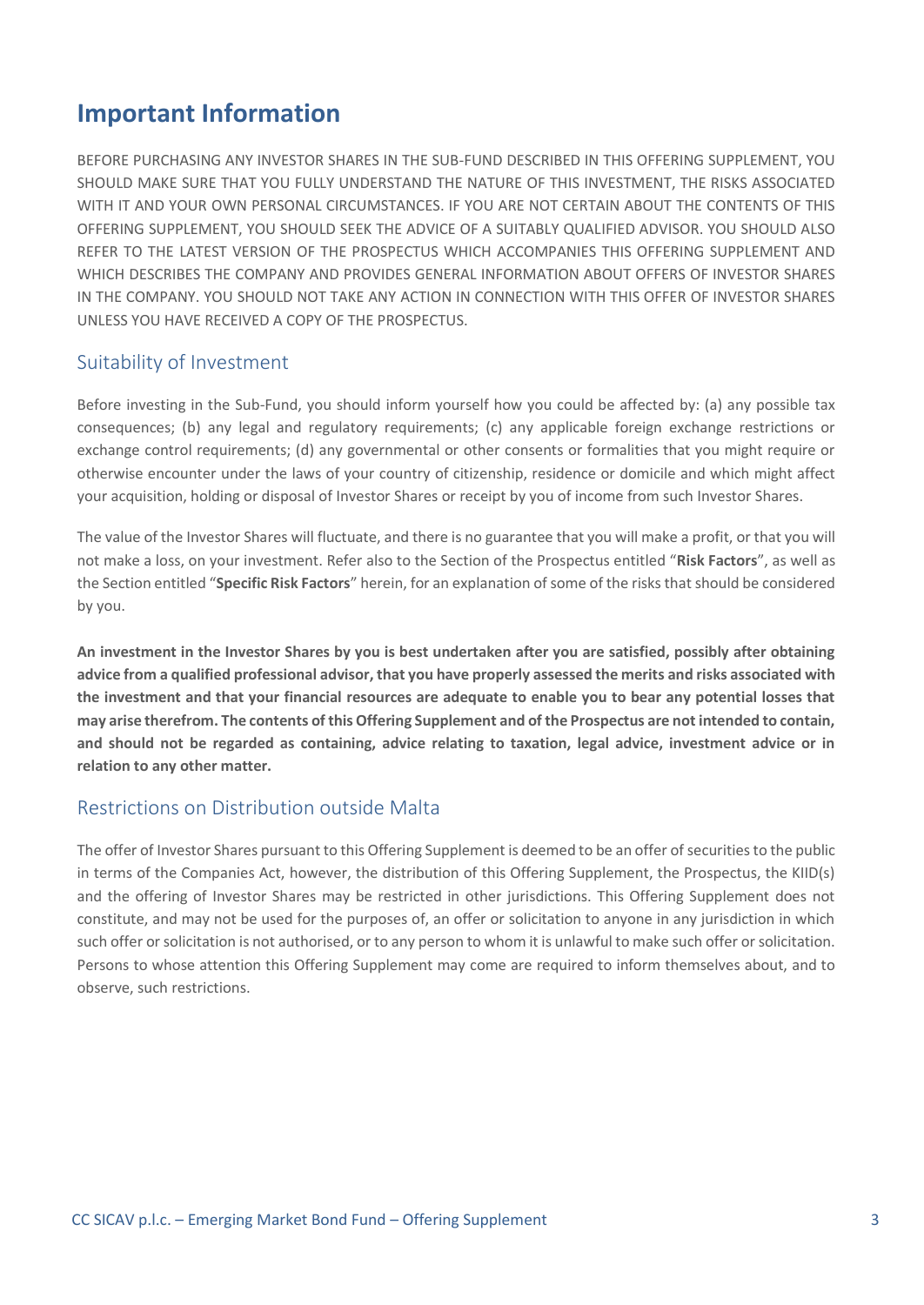# <span id="page-3-0"></span>**Glossary**

Terms used in this Offering Supplement shall, unless otherwise defined or the context otherwise requires, have the same meaning as those defined in the Prospectus.

In this Offering Supplement, the following words shall have the meanings set opposite them:

| <b>Business Day</b>      | Any day that is not a Saturday or a Sunday and not a public, national or<br>bank holiday in Malta.                                                                                                                                                                                                                                                                                                                                                                                                                         |
|--------------------------|----------------------------------------------------------------------------------------------------------------------------------------------------------------------------------------------------------------------------------------------------------------------------------------------------------------------------------------------------------------------------------------------------------------------------------------------------------------------------------------------------------------------------|
| <b>Emerging Market</b>   | An emerging market economy is a nation's economy that is progressing<br>toward becoming advanced, as shown by some liquidity in local debt<br>and equity markets and the existence of some form of market exchange<br>and regulatory body. Emerging markets are not as advanced as<br>developed countries but maintain economies and infrastructures that are<br>more advanced than frontier market countries.                                                                                                             |
|                          | Emerging markets generally do not have the level of market<br>efficiency and strict standards in accounting and securities regulation to<br>be on par with advanced economies but emerging markets do typically<br>have a physical financial infrastructure, including banks, a stock exchange<br>and a unified currency. For purposes of investments in this Sub-Fund, an<br>Emerging Market country is considered a country that forms part of the<br>MSCI Emerging and Frontier Market Index at the time of investment. |
| <b>Investor Shares</b>   | The Class A (Accumulation) Investor Shares in the Sub-Fund in USD; the<br>Class B (Distribution) Investor Shares in the Sub-Fund in USD; the Class C<br>(Accumulation) Investor Shares in the Sub-Fund in EUR; the Class D<br>(Distribution) Investor Shares in the Sub-Fund in EUR; the Class E<br>(Accumulation) Investor Shares in the Sub-Fund in EUR; and the Class F<br>(Distribution) Investor Shares in the Sub-Fund in EUR.                                                                                       |
| Institutional Investor   | Any person that qualifies as a Professional Client under Annex II of MiFID<br>II or as an Eligible Counterparty in terms of MiFID II.                                                                                                                                                                                                                                                                                                                                                                                      |
| MiFID II                 | Directive 2014/65/EU of the European Parliament and of the Council of<br>15 May 2014 on markets in financial instruments (recast), as may be<br>amended from time to time.                                                                                                                                                                                                                                                                                                                                                 |
| Monthly Subscription Day | The second Subscription Day of every month.                                                                                                                                                                                                                                                                                                                                                                                                                                                                                |
| <b>Offering Price</b>    | The NAV per Share, rounded down to 2 decimal places, calculated at the<br>close of business on the last Valuation Day prior to the relevant Dealing<br>Day.                                                                                                                                                                                                                                                                                                                                                                |
| <b>Redemption Day</b>    | Every Business Day (or the following Business Day if it is the Dividend Cut-<br>off Date).                                                                                                                                                                                                                                                                                                                                                                                                                                 |
| <b>Redemption Price</b>  | The price at which Investor Shares shall be redeemed, which shall be                                                                                                                                                                                                                                                                                                                                                                                                                                                       |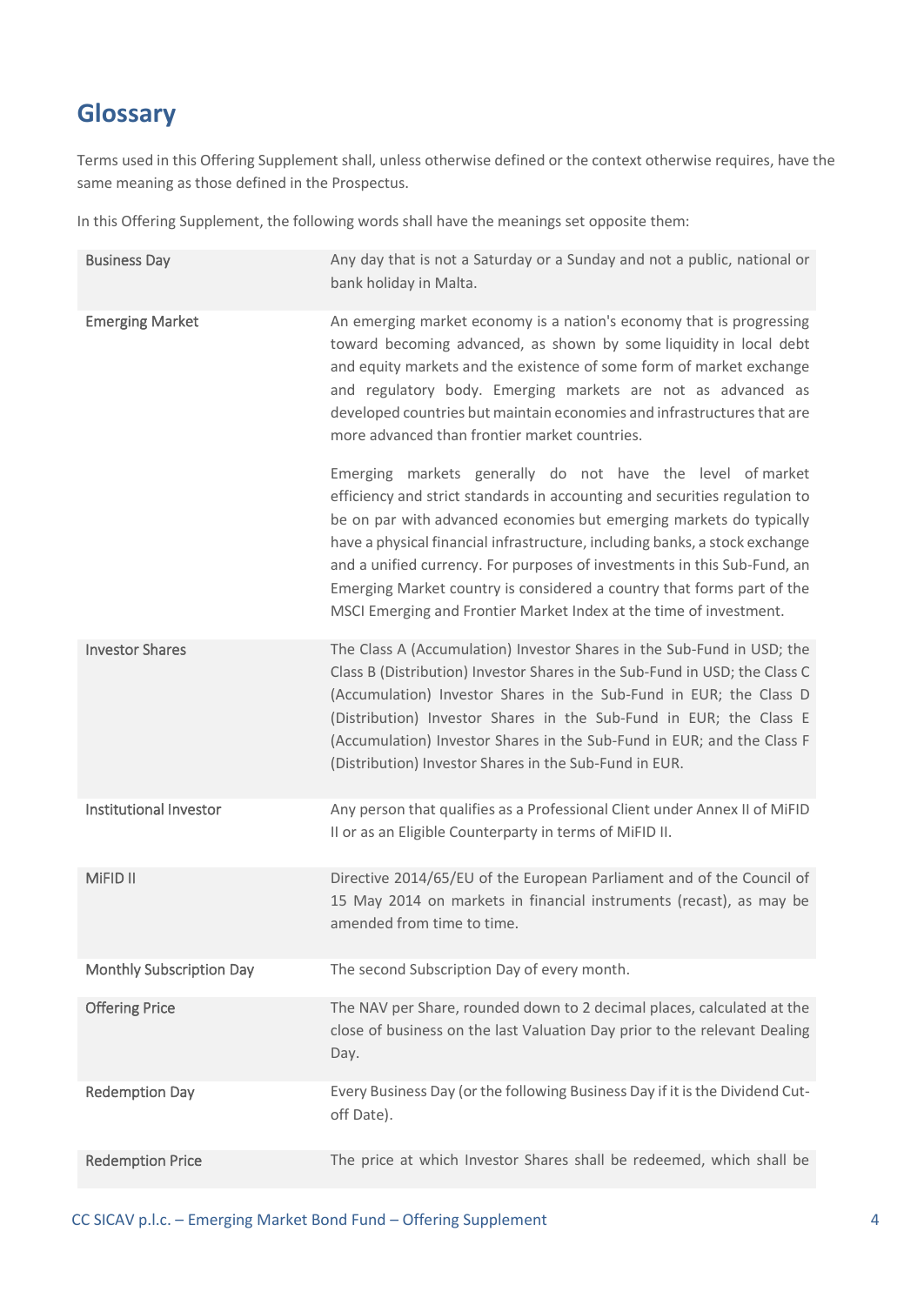|                         | equivalent to the Offering Price.                                                                                                                                                |
|-------------------------|----------------------------------------------------------------------------------------------------------------------------------------------------------------------------------|
| <b>Retail Investor</b>  | Any person that is not an Institutional Investor.                                                                                                                                |
| <b>Subscription Day</b> | Every Business Day (or the following Business Day if it is the Dividend Cut-<br>off Date).                                                                                       |
| Sub-Fund                | Emerging Market Bond Fund.                                                                                                                                                       |
| <b>Valuation Day</b>    | The Business Day immediately preceding the relevant Subscription Day<br>and/or a Redemption Day and such other Business Day as the Directors<br>may from time to time determine. |

This Offering Supplement shall, in addition, be subject to the same rules of interpretation as those set out in the Prospectus. Please see the Section of the Prospectus entitled "**Interpretation**" for further details.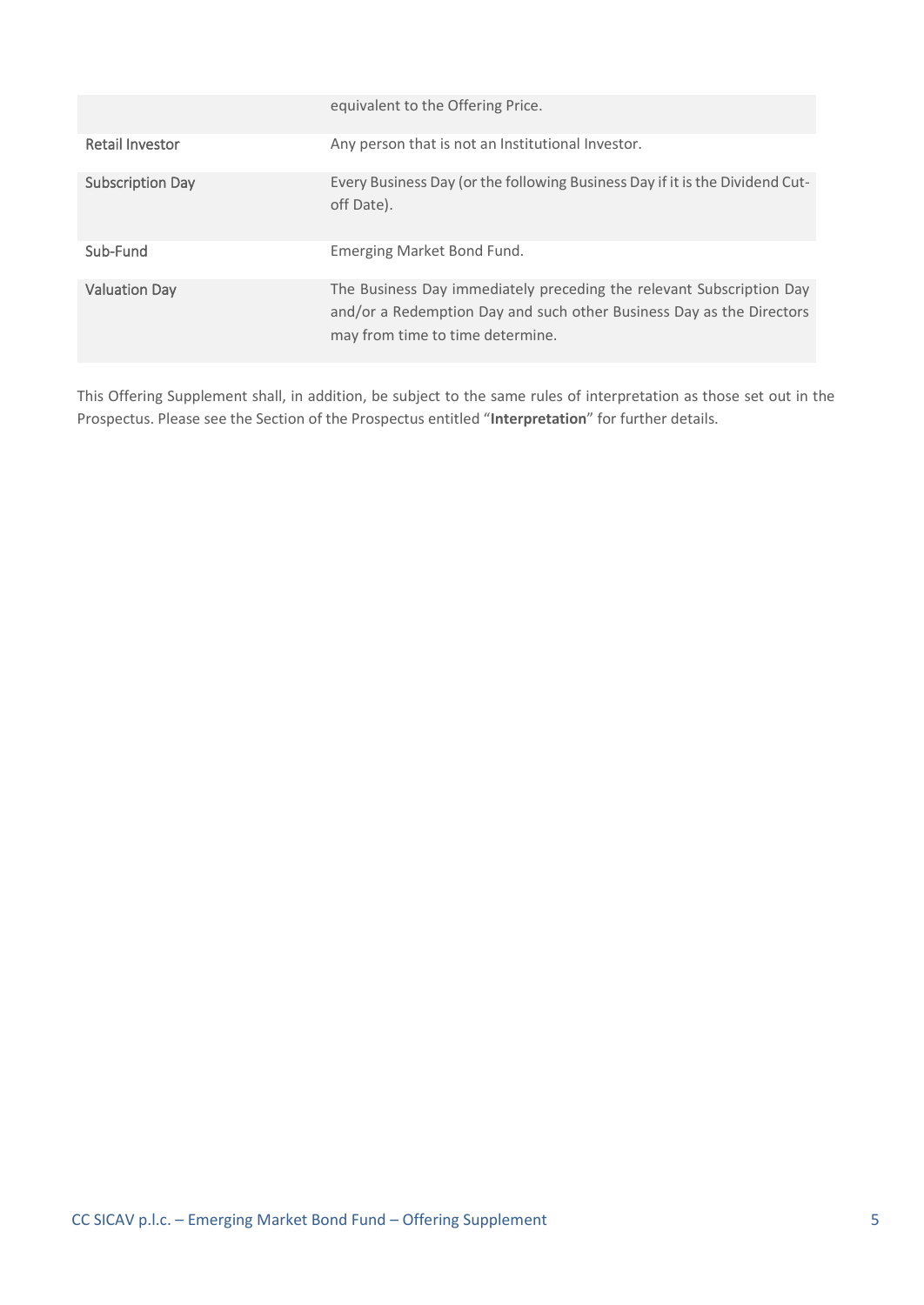# <span id="page-5-0"></span>**Key Features**

# The Sub-Fund and the Investor Shares

| Name of the Sub-Fund                                                                                       | Emerging Market Bond Fund.                                                                                                                                                                                                                                                                                                                                                                   |
|------------------------------------------------------------------------------------------------------------|----------------------------------------------------------------------------------------------------------------------------------------------------------------------------------------------------------------------------------------------------------------------------------------------------------------------------------------------------------------------------------------------|
| Segregation                                                                                                | The Sub-Fund is a segregated portfolio whose assets and liabilities are<br>to be treated as a patrimony separate from the assets and liabilities of<br>each other sub-fund and of the Company. Please refer to the Prospectus<br>for further details.                                                                                                                                        |
| <b>Classes of Investor Shares</b>                                                                          | The Investor Shares in the Sub-Fund comprise six (6) Classes of Investor<br>Shares.                                                                                                                                                                                                                                                                                                          |
| <b>Base Currency</b>                                                                                       | Class A (Accumulation) Investor Shares - USD.<br>Class B (Distribution) Investor Shares - USD.<br>Class C (Accumulation) Investor Shares - EUR.<br>Class D (Distribution) Investor Shares - EUR.<br>Class E (Accumulation) Investor Shares - EUR.<br>Class F (Distribution) Investor Shares - EUR.                                                                                           |
| <b>Eligibility for Investment</b>                                                                          | The Class A (Accumulation), the Class B (Distribution), the Class C<br>(Accumulation) and the Class D (Distribution) Investor Shares are<br>available to Retail Clients and the Class E (Accumulation) and the Class<br>F (Distribution) Investor Shares are available to Institutional Investors.                                                                                           |
| Reference Currency of the Sub-<br>Fund                                                                     | USD.                                                                                                                                                                                                                                                                                                                                                                                         |
| <b>ISIN</b>                                                                                                | MT7000021226 - Class A (Accumulation) Investor Shares - USD.<br>MT7000021234 - Class B (Distribution) Investor Shares - USD.<br>MT7000021242 - Class C (Accumulation) Investor Shares - EUR.<br>MT7000021259 - Class D (Distribution) Investor Shares - EUR.<br>MT7000026449 - Class E (Accumulation) Investor Shares - EUR.<br>MT7000026456 - Class F (Distribution) Investor Shares - EUR. |
| <b>Voting Rights</b>                                                                                       | The Investor Shares entitle the holder to one (1) vote per Share at<br>general meetings of the Company.                                                                                                                                                                                                                                                                                      |
| Dividend Policy in respect of the<br>Class B (Distribution), the Class D<br>(Distribution) and the Class F | It is intended that the Company will distribute dividends on the 30 <sup>th</sup><br>March and 30 <sup>th</sup> September each year in respect of the Class B<br>(Distribution), the Class D (Distribution) and the Class F (Distribution)                                                                                                                                                   |
| (Distribution) Investor Shares only                                                                        | Investor Shares.                                                                                                                                                                                                                                                                                                                                                                             |

CC SICAV p.l.c. – Emerging Market Bond Fund – Offering Supplement 6 Further details regarding the Investor Shares and the rights attaching thereto including the Dividend Policy in respect of the Sub-Fund and its Tax Status can be found in the Section entitled "**General Information**" below.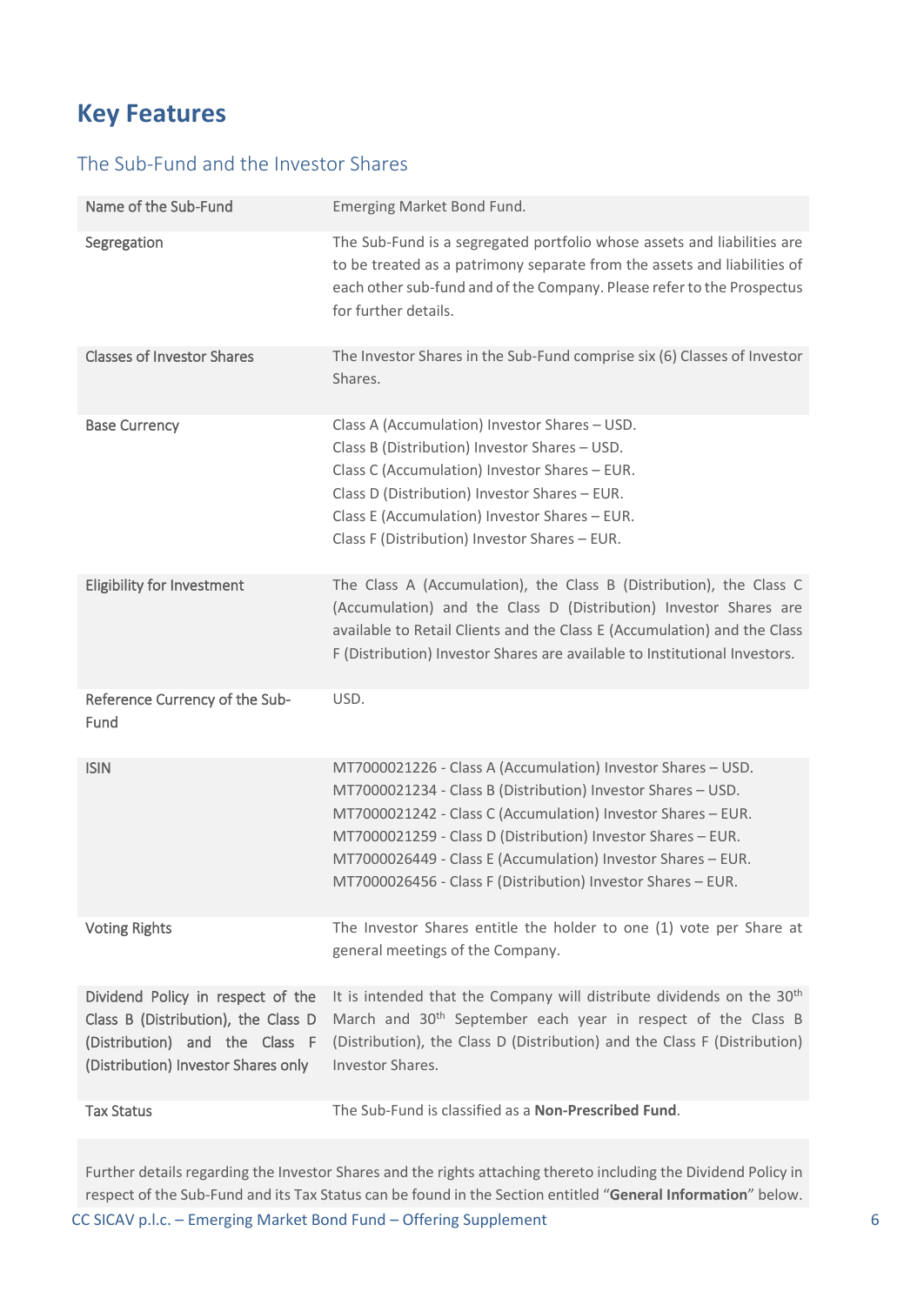# Investment Objective, Policy and Restrictions

| <b>Investment Objective</b> | The objective of the Sub-Fund is to endeavour to maximise the total<br>level of return for investors through investment primarily, in a well-<br>diversified portfolio of debt securities and other fixed-income or<br>interest bearing securities.<br>There is no guarantee that the investment objective of the Sub-Fund<br>will be achieved and investment results may vary substantially over<br>time.                                                                                                                                                 |
|-----------------------------|------------------------------------------------------------------------------------------------------------------------------------------------------------------------------------------------------------------------------------------------------------------------------------------------------------------------------------------------------------------------------------------------------------------------------------------------------------------------------------------------------------------------------------------------------------|
| <b>Investment Policy</b>    | The Investment Manager shall invest primarily but not solely in a<br>diversified portfolio of Emerging Market Corporate fixed income<br>securities and Emerging Market Government fixed income securities<br>with maturities of 10 years or less, rated at the time of investment<br>"Baa1" to "Caa1" by Moody's or "BBB+" to "CCC+" by S&P, or in bonds<br>determined to be of comparable quality by the Investment Manager.<br>The Investment Manager may also invest up to 10% of the Net Assets of<br>the Sub-Fund in unrated fixed income securities. |
|                             | The Investment Manager is expected to focus on Emerging Market fixed<br>income securities, corporate and/or government, and seek to maintain<br>an average credit quality of "B3" by Moody's or "B-" by S&P, although<br>issues may be rated lower or higher.                                                                                                                                                                                                                                                                                              |
|                             | The Investment Manager will not be targeting debt securities of any<br>particular duration and/or coupon, but will focus primarily on Emerging<br>Market issuers (an Emerging Market country/economy is considered a<br>country that forms part of the MSCI Emerging and Frontier Market Index<br>at the time of investment).                                                                                                                                                                                                                              |
|                             | The Investment Manager may invest in other fixed-income or interest<br>bearing securities which may include short-dated bonds which have a<br>maturity of 1-3 years, hybrid securities or certificates of deposits, issued<br>primarily by but not solely Emerging Market Issuers.                                                                                                                                                                                                                                                                         |
|                             | The Investment Manager may also invest up to 15% of the Net Assets of<br>the Sub-Fund in Emerging Market equities.                                                                                                                                                                                                                                                                                                                                                                                                                                         |
|                             | The Investment Manager will not be targeting equities of a particular<br>market capitalisation.                                                                                                                                                                                                                                                                                                                                                                                                                                                            |
|                             | The Investment Manager may invest in all of these asset classes either<br>directly or indirectly through UCITS Funds and/or eligible non UCITS<br>Funds.                                                                                                                                                                                                                                                                                                                                                                                                   |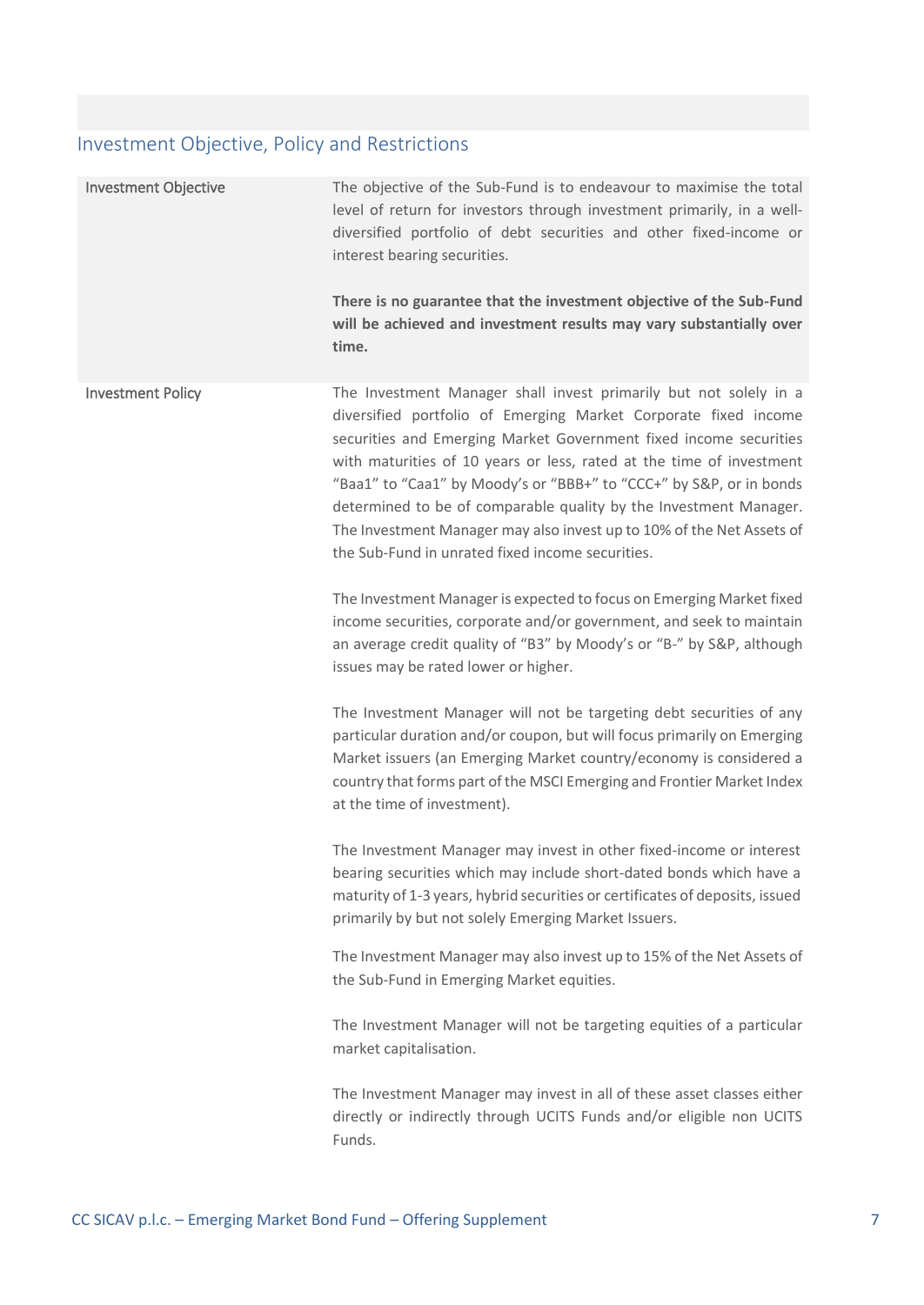The Investment Manager may invest in CISs established in the EEA countries or authorised under laws which provide that they are subject to supervision considered by the MFSA to be equivalent to that laid down in Community law.

The investment Manager will not invest in CISs with whom the Investment Manager is in/directly involved with.

The Investment Manager will not be investing in unlisted Transferable Securities and unlisted Money Market Instruments and any investments in Transferable Securities and Money Market Instruments on behalf of the Sub-Fund shall consist solely of those securities admitted to or dealt on an Approved Regulated Market.

The Investment Manager shall manage the credit risk and will aim to manager interest rate risk through credit analysis and credit diversity.

The Sub-Fund will hold a diversified portfolio of investments over a broad base of issuers and industries. By diversifying the Sub-Fund's portfolio, the Investment Manager believes that short maturities should reduce both the credit risk and market risk to the Sub-Fund as a result of inflation.

The Investment Manager considers various factors in evaluating securities for purchase by the Sub-Fund, including:

- a. Yield to maturity, yield to call (where appropriate), current yield and the yield to maturity of the security relative to other securities of comparable quality and maturity;
- b. The difference, or "spread", between the yield of the security and the yield of a comparable government security;
- c. The size of the issuer, the issuer's sensitivity to economic conditions and trends and the issuer's operative history;
- d. The size of the bond issue;
- e. The issuer's financial resources and financial condition, including leverage and cash flow to cover interest expense and principal repayment;
- f. Review of the terms under which securities are issued and the nature of and coverage under financial covenants;
- g. The experience and track record of the issuer's management;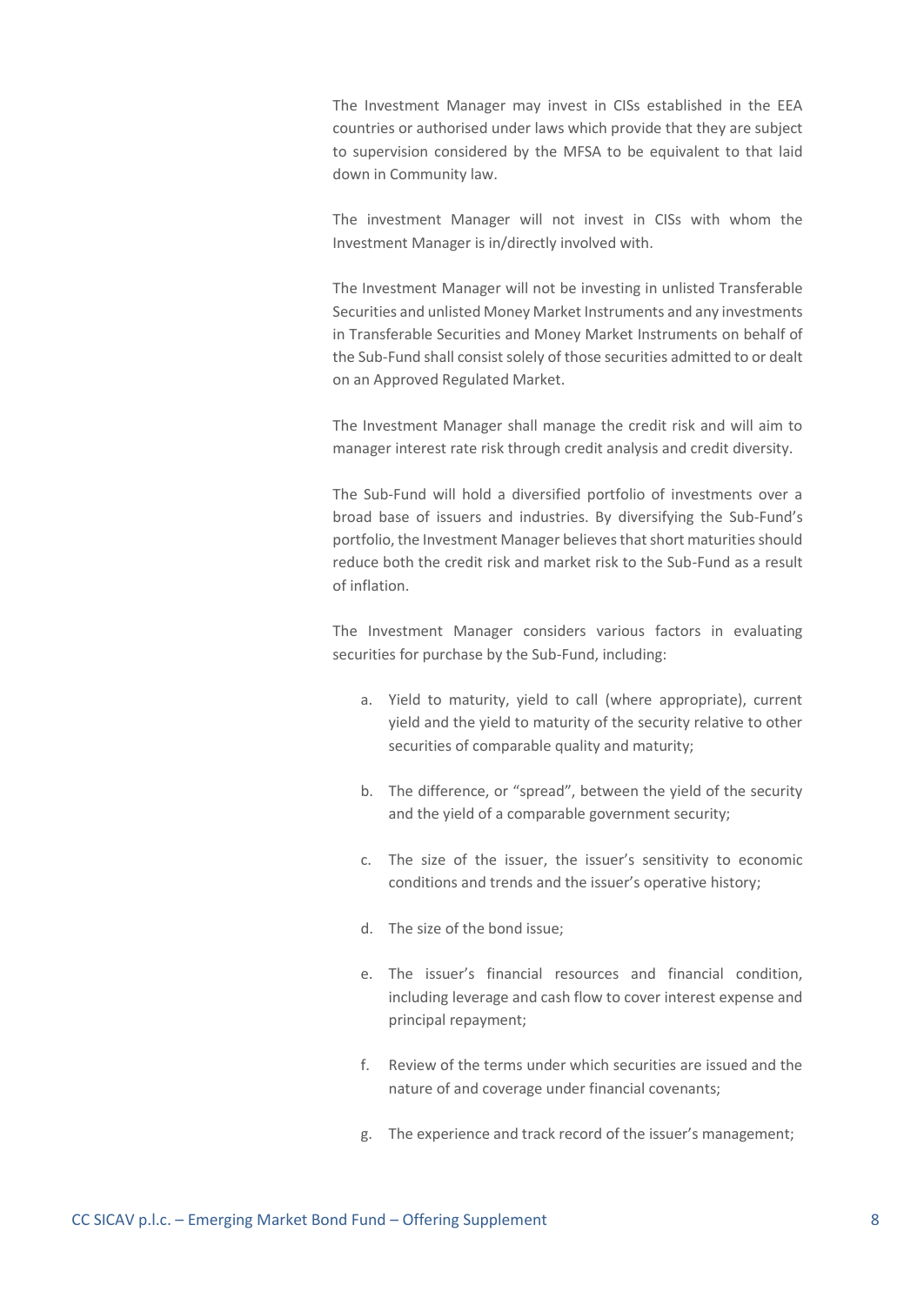|                                   | Market-technical factors, including the market tone and<br>h.<br>prevailing market conditions, supply and demand and the<br>amount of emerging market bonds in issuance and being issued<br>in primary bond markets;<br>Underwriting factors, including size, capital and reputation of<br>i.<br>the lead underwriter, number of additional underwriters, and<br>their track records.                                                                            |
|-----------------------------------|------------------------------------------------------------------------------------------------------------------------------------------------------------------------------------------------------------------------------------------------------------------------------------------------------------------------------------------------------------------------------------------------------------------------------------------------------------------|
|                                   | The Sub-Fund is generally not expected to hold investments that, at the<br>time of investment, are rated below "Caa1" by Moody's or below<br>"CCC+" by S&P, subject to the Investment Manager's right to invest up<br>to 10% of the Net Assets of the Sub-Fund in unrated bonds. Depending<br>on market and issuer-specific conditions, the Investment Manager<br>expects to dispose of investments that fall below "Caa1" by Moody's or<br>below "CCC+" by S&P. |
|                                   | The Sub-Fund may also invest up to 30% of the Net Assets of the Sub-<br>Fund in high yield bonds whose issuers are not considered to be<br><b>Emerging Market Issuers.</b>                                                                                                                                                                                                                                                                                       |
|                                   | The Investment Manager may also make use of listed and OTC FDIs<br>(including, but not limited to, futures, forwards, options and swaps)<br>linked to bonds, interest rates and currencies for efficient portfolio<br>management, hedging purposes and the reduction of risk only. The Sub-<br>Fund will not make use of FDIs for investment purposes. The Sub-Fund<br>is not expected to employ any leverage or gearing.                                        |
|                                   | The Sub-Fund may hold cash and cash equivalents on an ancillary basis.                                                                                                                                                                                                                                                                                                                                                                                           |
| <b>Investment Restrictions</b>    | In pursuing its Investment Objective and Investment Policy, the Sub-<br>Fund will be subject to the Investment, Borrowing and Leverage<br>Restrictions set out in the Section of the Prospectus entitled<br>"Investment Objectives, Policies and Restrictions".                                                                                                                                                                                                  |
|                                   | Notwithstanding paragraphs B13 and B14 of the above referred Section<br>of the Prospectus, the Sub-Fund shall be precluded from investing, in<br>the aggregate, more than 10% of its assets in units or shares of other<br>UCITS or other CISs.                                                                                                                                                                                                                  |
| Leverage                          | The Sub-Fund is not expected to employ any leverage or gearing.                                                                                                                                                                                                                                                                                                                                                                                                  |
|                                   | The global exposure of the Sub-Fund arising out of its FDI positions will<br>be measured on the basis of the commitment approach as set out in<br>the MFSA Rules.                                                                                                                                                                                                                                                                                                |
| <b>Approved Regulated Markets</b> | As per the Prospectus.                                                                                                                                                                                                                                                                                                                                                                                                                                           |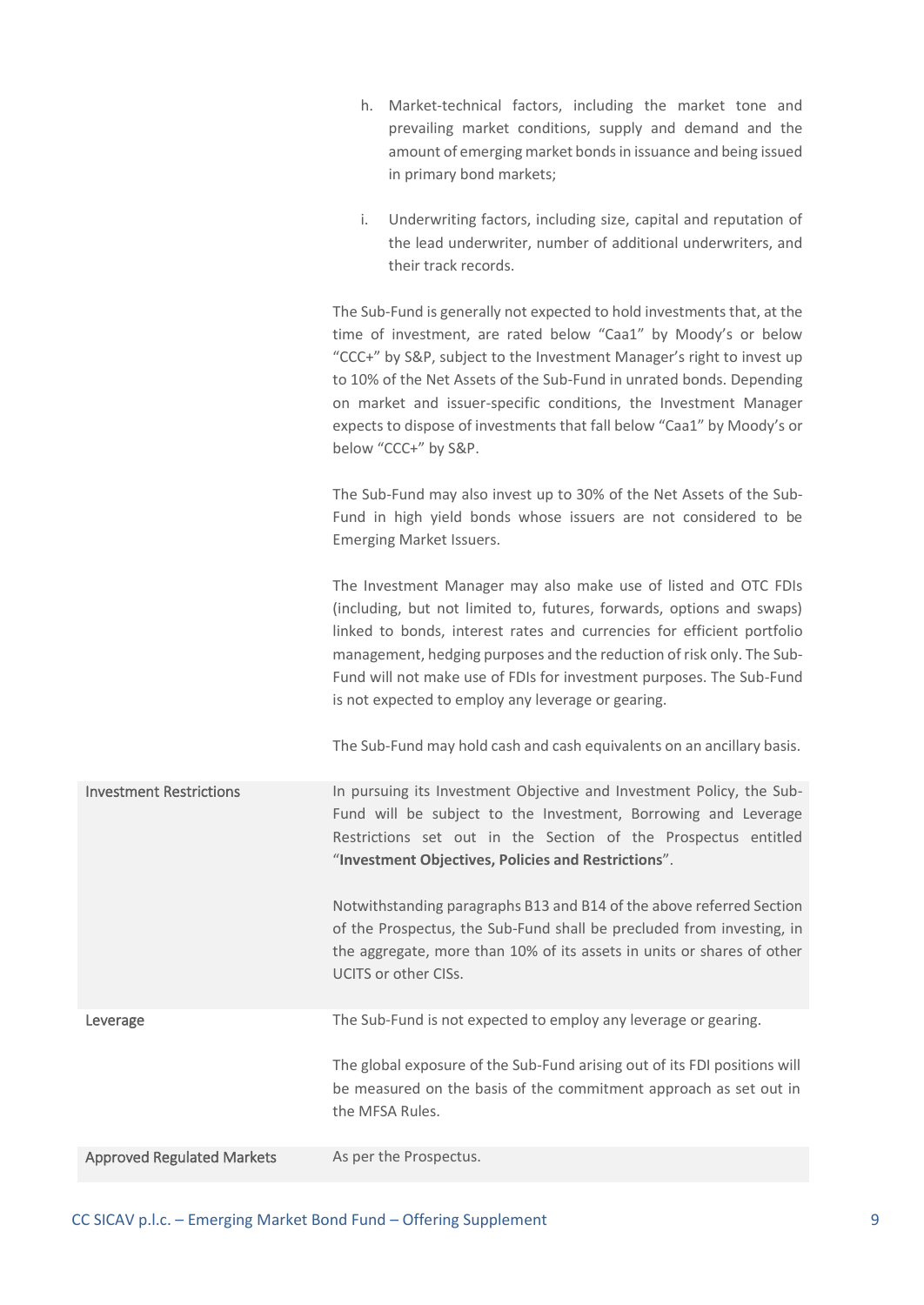Details regarding the risk factors which should be considered by investors considering purchasing Investor Shares can be found in the Section entitled "**Specific Risk Factors**" below.

# The Offering

| Number of Investor Shares on<br>Offer | Up to 5,000,000 Class A (Accumulation) Investor Shares, up to 5,000,000<br>Class B (Distribution) Investor Shares, up to 5,000,000 Class C<br>(Accumulation) Investor Shares, up to 5,000,000 Class D (Distribution)<br>Investor Shares, up to 5,000,000 Class E (Accumulation) Investor Shares<br>and up to 5,000,000 Class F (Distribution) Investor Shares.                                                                                                                                       |
|---------------------------------------|------------------------------------------------------------------------------------------------------------------------------------------------------------------------------------------------------------------------------------------------------------------------------------------------------------------------------------------------------------------------------------------------------------------------------------------------------------------------------------------------------|
| <b>Initial Offering Price</b>         | Class A (Accumulation) Investor Shares - USD 100.00.<br>Class B (Distribution) Investor Shares - USD 100.00.<br>Class C (Accumulation) Investor Shares - EUR 100.00.<br>Class D (Distribution) Investor Shares - EUR 100.00.<br>Class E (Accumulation) Investor Shares - The NAV per Share of the Class<br>C (Accumulation) Investor Shares on the Closing Date.<br>Class F (Distribution) Investor Shares - The NAV per Share of the Class<br>D (Distribution) Investor Shares on the Closing Date. |
| <b>Initial Offering Period</b>        | In respect of the Class A (Accumulation), Class B (Distribution), Class C<br>(Accumulation) and Class D (Distribution) Investor Shares<br>From 10 a.m. (10.00 hours) CET on 1 <sup>st</sup> October 2017 to 3 p.m. (15.00<br>hours) CET on the Closing Date.<br>In respect of the Class E (Accumulation) and the Class F (Distribution)<br><b>Investor Shares</b><br>From 10 a.m. (10.00 hours) CET on 29 November 2019 to 3 p.m. (15.00<br>hours) CET on the Closing Date.                          |
| <b>Closing Date</b>                   | In respect of the Class A (Accumulation), Class B (Distribution), Class C<br>(Accumulation) and Class D (Distribution) Investor Shares<br>29 <sup>th</sup> December 2017.<br>In respect of the Class E (Accumulation) and the Class F (Distribution)<br><b>Investor Shares</b><br>29 February 2020.                                                                                                                                                                                                  |
| <b>Minimum Holding</b>                | Lump Sum Investments:<br>Class A (Accumulation) Investor Shares - USD 3,000.<br>Class B (Distribution) Investor Shares - USD 3,000.<br>Class C (Accumulation) Investor Shares - EUR 2,500.<br>Class D (Distribution) Investor Shares - EUR 2,500.                                                                                                                                                                                                                                                    |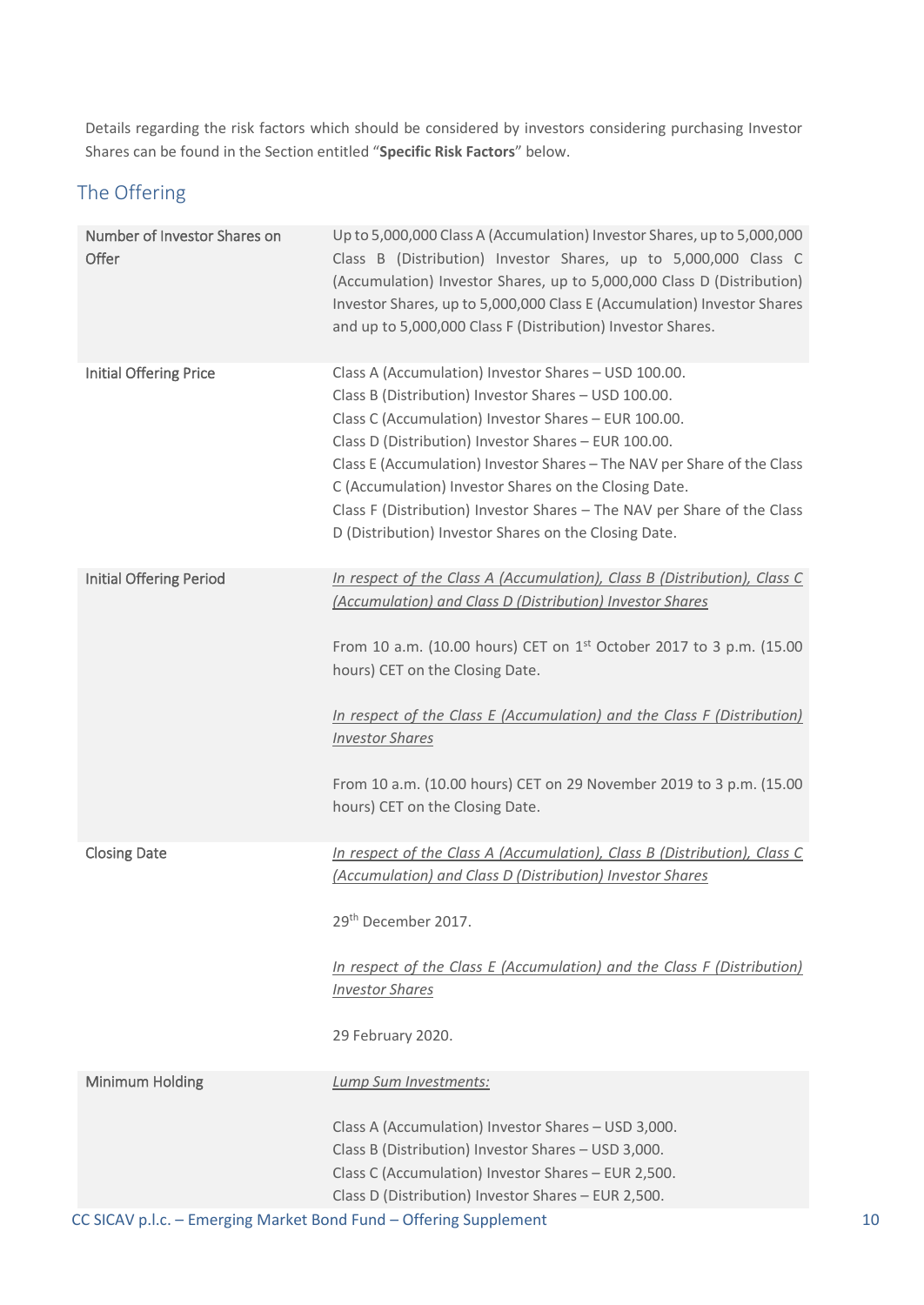|                                      | Class E (Accumulation) Investor Shares - EUR 100,000.<br>Class F (Distribution) Investor Shares - EUR 100,000.                                                                                                                                                                                                                                                                                                                                                                                                                                                                                                   |
|--------------------------------------|------------------------------------------------------------------------------------------------------------------------------------------------------------------------------------------------------------------------------------------------------------------------------------------------------------------------------------------------------------------------------------------------------------------------------------------------------------------------------------------------------------------------------------------------------------------------------------------------------------------|
|                                      | Monthly Investment Plan:                                                                                                                                                                                                                                                                                                                                                                                                                                                                                                                                                                                         |
|                                      | Class A (Accumulation) Investor Shares - USD 50.<br>Class C (Accumulation) Investor Shares - EUR 50.                                                                                                                                                                                                                                                                                                                                                                                                                                                                                                             |
| Minimum Initial Investment           | Lump Sum Investments:                                                                                                                                                                                                                                                                                                                                                                                                                                                                                                                                                                                            |
|                                      | Class A (Accumulation) Investor Shares - USD 3,000.<br>Class B (Distribution) Investor Shares - USD 3,000.<br>Class C (Accumulation) Investor Shares - EUR 2,500.<br>Class D (Distribution) Investor Shares - EUR 2,500.<br>Class E (Accumulation) Investor Shares - EUR 100,000.<br>Class F (Distribution) Investor Shares - EUR 100,000.<br>or such lower amount as may be determined by the Company in its<br>absolute discretion, should this be permissible under the applicable law.<br><b>Monthly Investment Plan:</b>                                                                                    |
|                                      | Class A (Accumulation) Investor Shares - USD 50.<br>Class C (Accumulation) Investor Shares - EUR 50.                                                                                                                                                                                                                                                                                                                                                                                                                                                                                                             |
| <b>Minimum Additional Investment</b> | Lump Sum Investments:                                                                                                                                                                                                                                                                                                                                                                                                                                                                                                                                                                                            |
|                                      | Class A (Accumulation) Investor Shares - USD 500<br>Class B (Distribution) Investor Shares - USD 500<br>Class C (Accumulation) Investor Shares - EUR 500<br>Class D (Distribution) Investor Shares - EUR 500<br>Class E (Accumulation) Investor Shares - Nil, unless otherwise<br>determined by the Company in its absolute discretion<br>Class F (Distribution) Investor Shares - Nil, unless otherwise determined<br>by the Company in its absolute discretion<br>or such lower amount as may be determined by the Company in its<br>absolute discretion, should this be permissible under the applicable law. |
|                                      | <b>Monthly Investment Plan:</b><br>Class A (Accumulation) Investor Shares - USD 50.<br>Class C (Accumulation) Investor Shares - EUR 50.                                                                                                                                                                                                                                                                                                                                                                                                                                                                          |
| Publication of NAV per Share         | The NAV per Share will be published on the website of the                                                                                                                                                                                                                                                                                                                                                                                                                                                                                                                                                        |
|                                      | Administrator.                                                                                                                                                                                                                                                                                                                                                                                                                                                                                                                                                                                                   |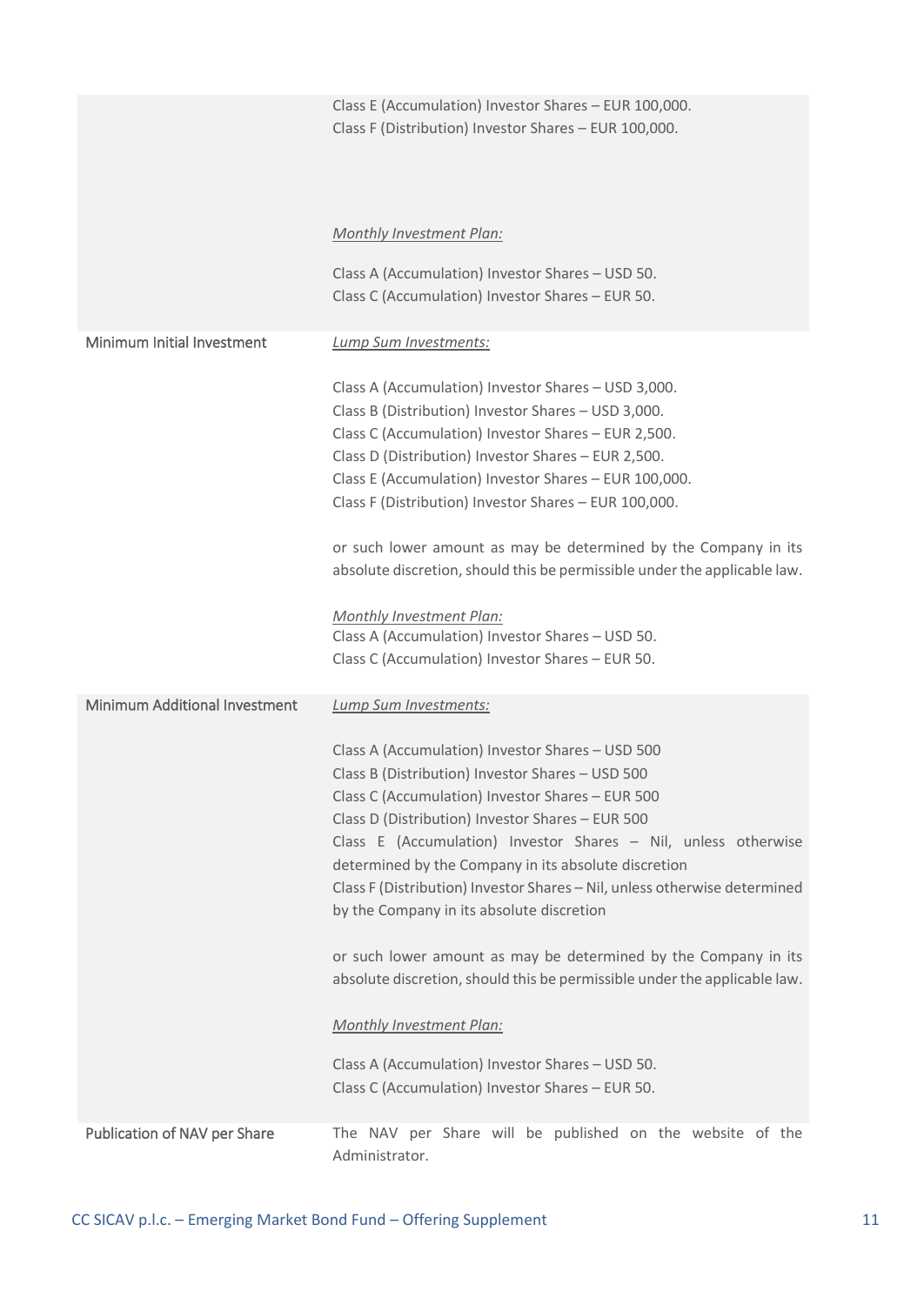#### Listing None.

Further details regarding this offering of Investor Shares can be found in the Section entitled "**The Offering**" below.

# Fees

| <b>Investment Management Fee</b> | In respect of the Class A (Accumulation), Class B (Distribution), Class C<br>(Accumulation) and Class D (Distribution) Investor Shares<br>1.10 % per annum calculated on the NAV on each Valuation Day and<br>payable to the Investment Manager monthly in arrears.<br>In respect of the Class E (Accumulation) and the Class F (Distribution)<br><b>Investor Shares</b><br>0.65 % per annum calculated on the NAV on each Valuation Day and<br>payable to the Investment Manager monthly in arrears.                                                                                                                     |
|----------------------------------|---------------------------------------------------------------------------------------------------------------------------------------------------------------------------------------------------------------------------------------------------------------------------------------------------------------------------------------------------------------------------------------------------------------------------------------------------------------------------------------------------------------------------------------------------------------------------------------------------------------------------|
| Depositary Fee                   | If the value of the total net assets of the Sub-Fund is up to EUR 50<br>million, the Depositary Fee shall be 0.045% per annum on the aggregate<br>value of the assets of the Sub-Fund subject to a minimum fee of EUR<br>5,000 per annum.<br>If the value of the total net assets of the Sub-Fund is larger than EUR 50<br>million, the Depositary Fee shall be 0.04% per annum on the aggregate<br>value of the assets of the Sub-Fund subject to a minimum fee of EUR<br>22,500 per annum.<br>The Depositary Fee shall be payable to the Custodian quarterly in<br>arrears.                                             |
| <b>Administration Fee</b>        | 0.1% of NAV of the Sub-Fund payable monthly in arrears, for assets<br>under management up to EUR 50 million, subject to a minimum<br>Administration Fee of EUR 25,000 per annum.<br>Any amounts in excess of EUR 50 million will be charged an<br>Administration Fee of 0.08% per annum.<br>An additional EUR 1,500 per annum will be charged for each additional<br>share class within the Sub-Fund over and above the initial four Investor<br>Share classes (these being, the Class A (Accumulation), the Class B<br>(Distribution), the Class C (Accumulation) and Class D (Distribution)<br>Investor Share classes). |
| <b>Subscription Fee</b>          | Up to 2.5% of the Subscription Amount.                                                                                                                                                                                                                                                                                                                                                                                                                                                                                                                                                                                    |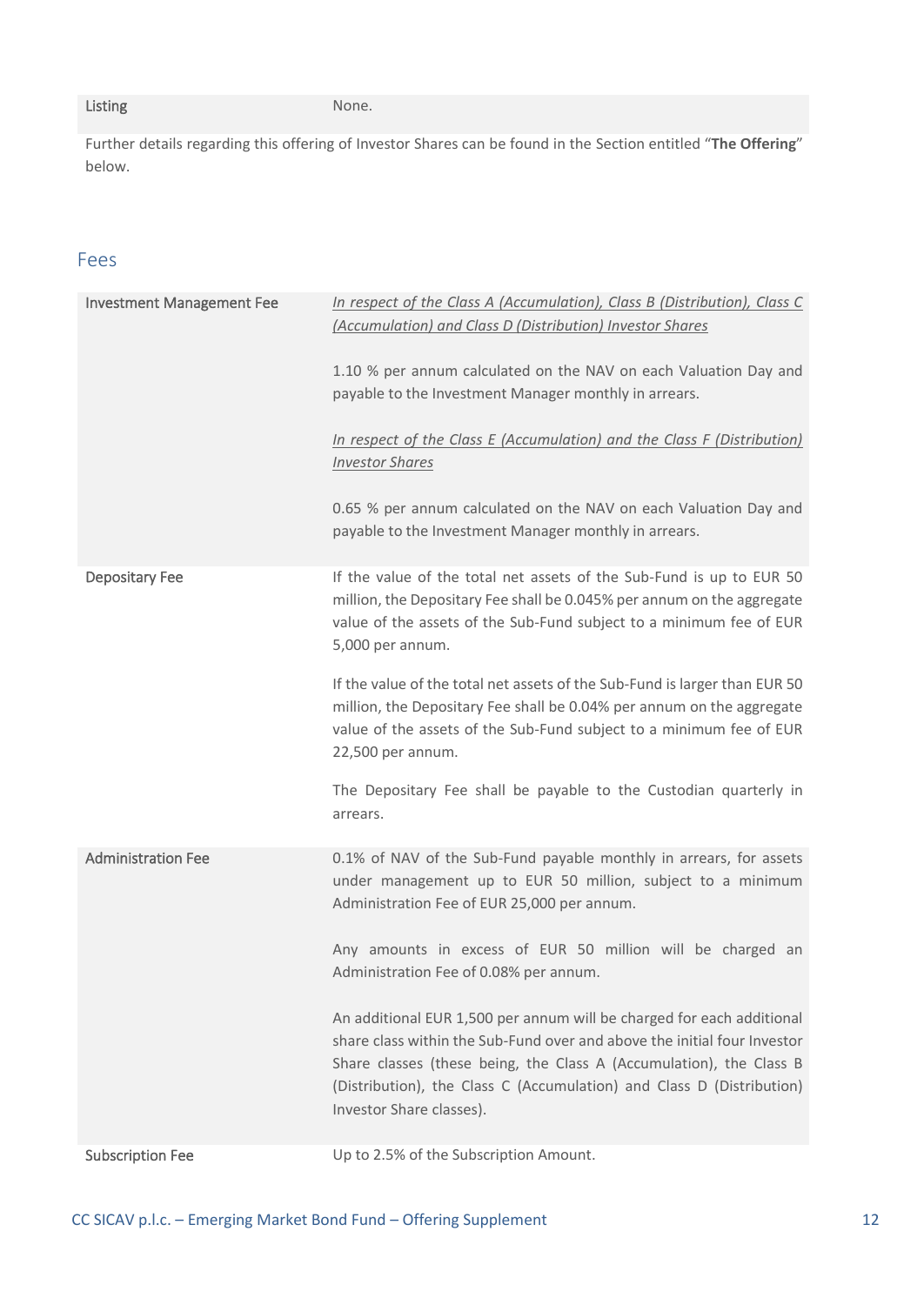| <b>Switching Fee</b> | No Switching Fee is payable by the Shareholders.  |
|----------------------|---------------------------------------------------|
| Redemption Fee       | No Redemption Fee is payable by the Shareholders. |

Further details regarding the fees chargeable to the Sub-Fund can be found in the Section entitled "Fees Payable by the Sub-Fund" below.

# Notice Periods

| <b>Subscription Notice Period</b> | Lump Sum Investments:                                                                                                              |
|-----------------------------------|------------------------------------------------------------------------------------------------------------------------------------|
|                                   | By 3 p.m. (15.00 hrs) CET of the relevant Valuation Day.                                                                           |
|                                   | Monthly Investment Plan:                                                                                                           |
|                                   | By 3 p.m. (15.00 hours) CET of the first day of each month, or if this is<br>not a Business Day, the next Business Day thereafter. |
| <b>Redemption Notice Period</b>   | By 3 p.m. (15.00 hrs) CET of the relevant Valuation Day.                                                                           |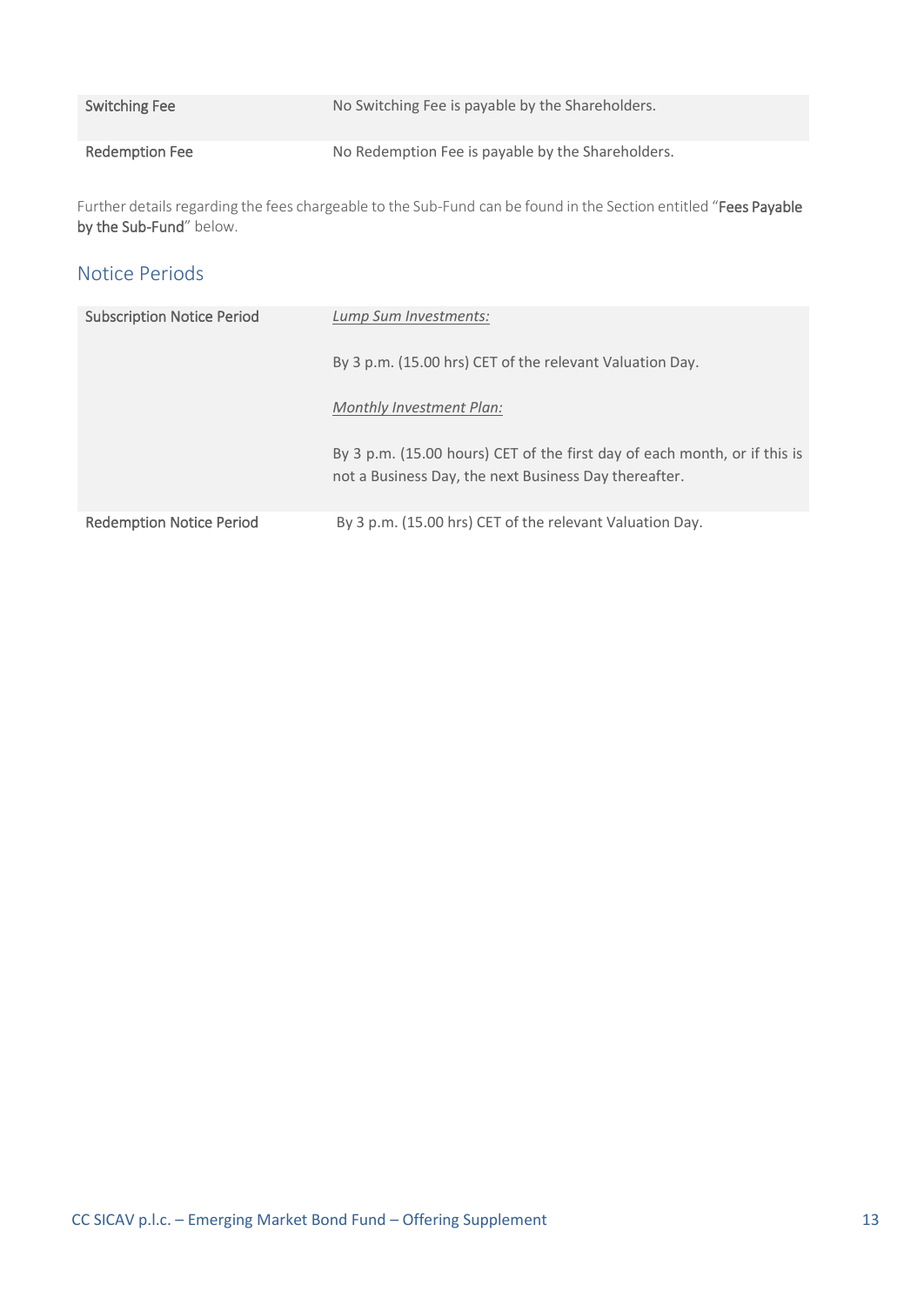# <span id="page-13-0"></span>**The Offering**

# Securities Offered

Up to 5,000,000 Class A (Accumulation) Investor Shares, up to 5,000,000 Class B (Distribution) Investor Shares, up to 5,000,000 Class C (Accumulation) Investor Shares, up to 5,000,000 Class D (Distribution) Investor Shares, up to 5,000,000 Class E (Accumulation) Investor Shares and up to 5,000,000 Class F (Distribution) Investor Shares, each with no nominal value.

# Share Offer

This Offering Supplement is supplemental to, and must be read in conjunction with, the Prospectus issued by the Company.

The Offering Supplement constitutes an offer of Class A (Accumulation) Investor Shares, Class B (Distribution) Investor Shares, Class C (Accumulation) Investor Shares, Class D (Distribution) Investor Shares, Class E (Accumulation) Investor Shares and Class F (Distribution) Investor Shares in the Sub-Fund. The patrimony of assets and liabilities of the Sub-Fund are separate, distinct and segregated from the assets and liabilities relating to the other sub-funds of the Company.

The offering of the Class A (Accumulation) Investor Shares, Class B (Distribution) Investor Shares, Class C (Accumulation) Investor Shares and Class D (Distribution) Investor Shares in the Sub-Fund at the Initial Offering Price opened at 10 a.m. (10.00 hours) (CET) on 1<sup>st</sup> August, 2017 and closed at 3 p.m. (15.00 hours) CET on the Closing Date.

The offering of the Class E (Accumulation) Investor Shares and the Class F (Distribution) Investor Shares in the Sub-Fund at the Initial Offering Price opened at 10 a.m. (10.00 hours) (CET) on 29 November 2019 and closed at 3 p.m. (15.00 hours) CET on the Closing Date.

During the Offering Period, the offer will be for Investor Shares at the Offering Price applicable on the relevant Subscription Day. The Offering Period shall remain open until such time as the Directors determine otherwise, after having notified the MFSA, unless a 12-month period from the date of licensing of the Sub-Fund has elapsed and no subscriptions have been made.

# Purchase of Investor Shares

#### General

Subscriptions may be made in the form of lump sum investment or in respect of the Class A (Accumulation) Investor Shares and Class C (Accumulation) Investor Shares via the monthly investment plan.

Full details of the application and subscription process appear in the Section of the Prospectus entitled "**Purchase, Exchange and Transfer of Shares**".

A Subscription Agreement and other related documentation will be provided upon request by the Administrator or by an Authorised Distributor.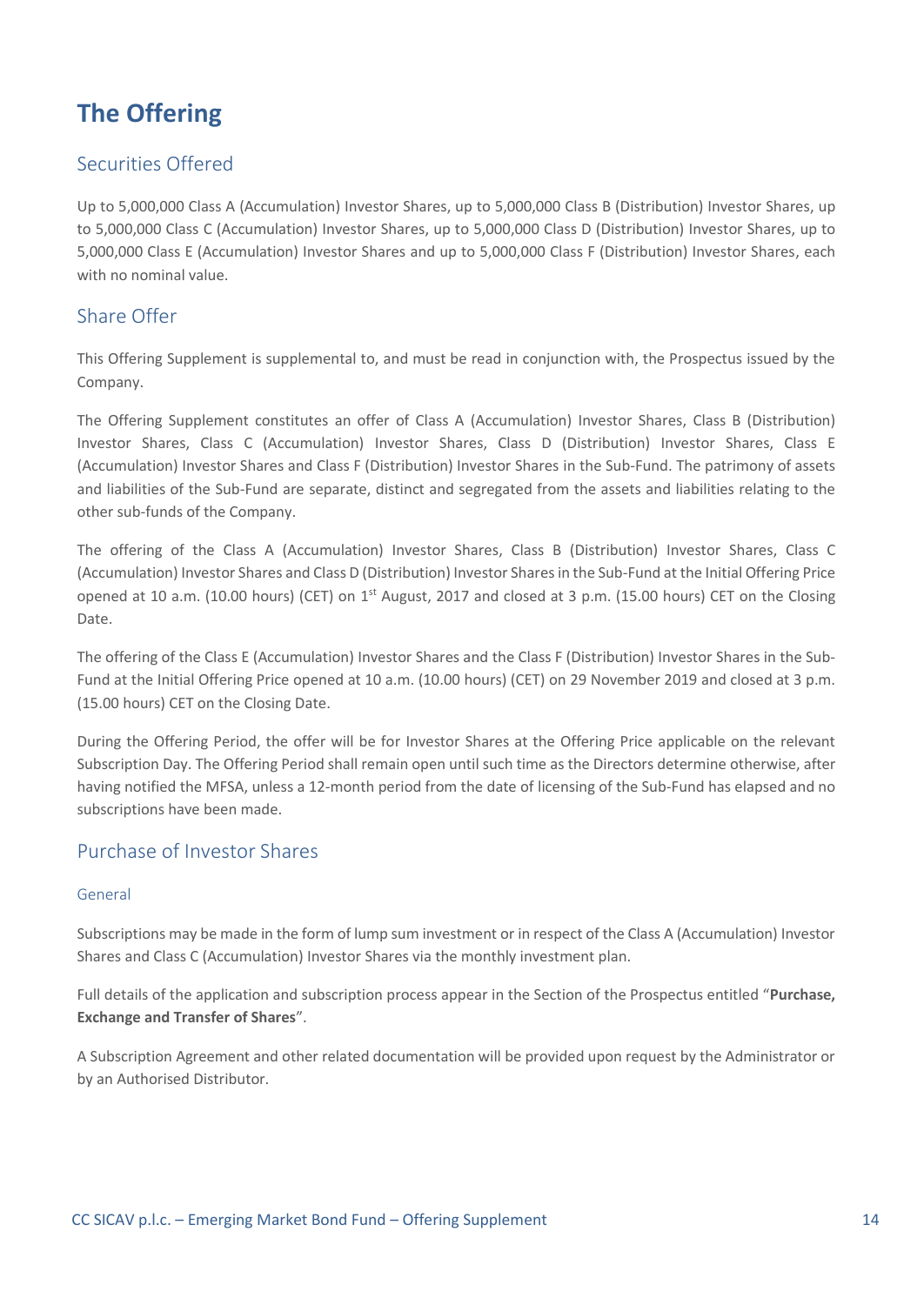#### Lump Sum Investments

Investor Shares can be purchased at the Initial Offering Price during the Initial Offering Period and, thereafter, at the prevailing Offering Price, by submission to the Administrator of the relevant and properly completed subscription documents, and by remitting the related subscription monies.

During the Offering Period, Investor Shares will be issued on the first Subscription Day following the expiration of the Subscription Notice Period which shall commence running as from the next Business Day after receipt by the Administrator of both:

- a) the relevant and properly completed subscription documents; and
- b) confirmation from the Depositary that the full amount subscribed for the Investor Shares has been received in cleared funds.

The Administrator will generally issue written confirmation of ownership to a Shareholder within fifteen (15) Business Days after the applicable Subscription Day.

### Monthly Investment Plan in respect of the Class A (Accumulation) Investor Shares and the Class C (Accumulation) Investor Shares only

A monthly investment plan can be established in respect of the Class A (Accumulation) Investor Shares and Class C (Accumulation) Investor Shares by completing the relevant section of the Subscription Agreement and is made through regular monthly subscriptions. The Investor should arrange for a standing order from his bank account in favour of the Company. The subscription amount should be received by the Company by not later than the 6th day of each month or, if this is not a Business Day, the next Business Day thereafter. Any payments received after that date will be invested in the next Monthly Subscription Day. Investor Shares will be issued on the relevant Monthly Subscription Day.

In the case of subscriptions via the monthly investment plan, written confirmation of ownership will not be issued but investors will be sent every six months, as at 30th June and 31st December, a statement giving full details of the transactions made during the previous six-month period together with a valuation of such holdings as at these dates.

### Redemption, Transfer and Exchange of Shares

Investors are directed to the Prospectus where the procedures relating to the redemption, transfer and/or exchange of Investor Shares and the conditions applicable thereto are outlined. The Investor Shares in the Sub-Fund are freely transferable to other eligible investors.

Investor Shares will be redeemed on the first Redemption Day following the expiration of the Redemption Notice Period which shall commence running as from the next Business Day after receipt by the Administrator of a properly completed Redemption Notice Form. In terms of the Memorandum and Articles, exchange requests are deemed to be a simultaneous redemption request and a subscription application. Accordingly, exchange requests will, if accepted, be effected on the expiration of the later of the Redemption Notice Period or the Subscription Notice Period, as applicable.

In terms of the Memorandum and Articles, redemption requests and/or exchange requests are, once made, irrevocable. Redemption requests will generally be settled within fifteen clear Business Days from the relevant Redemption Day.

A Specimen Redemption Notice, a Transfer Form and an Exchange of Shares Application Form will be provided upon request by the Administrator or by an Authorised Distributor.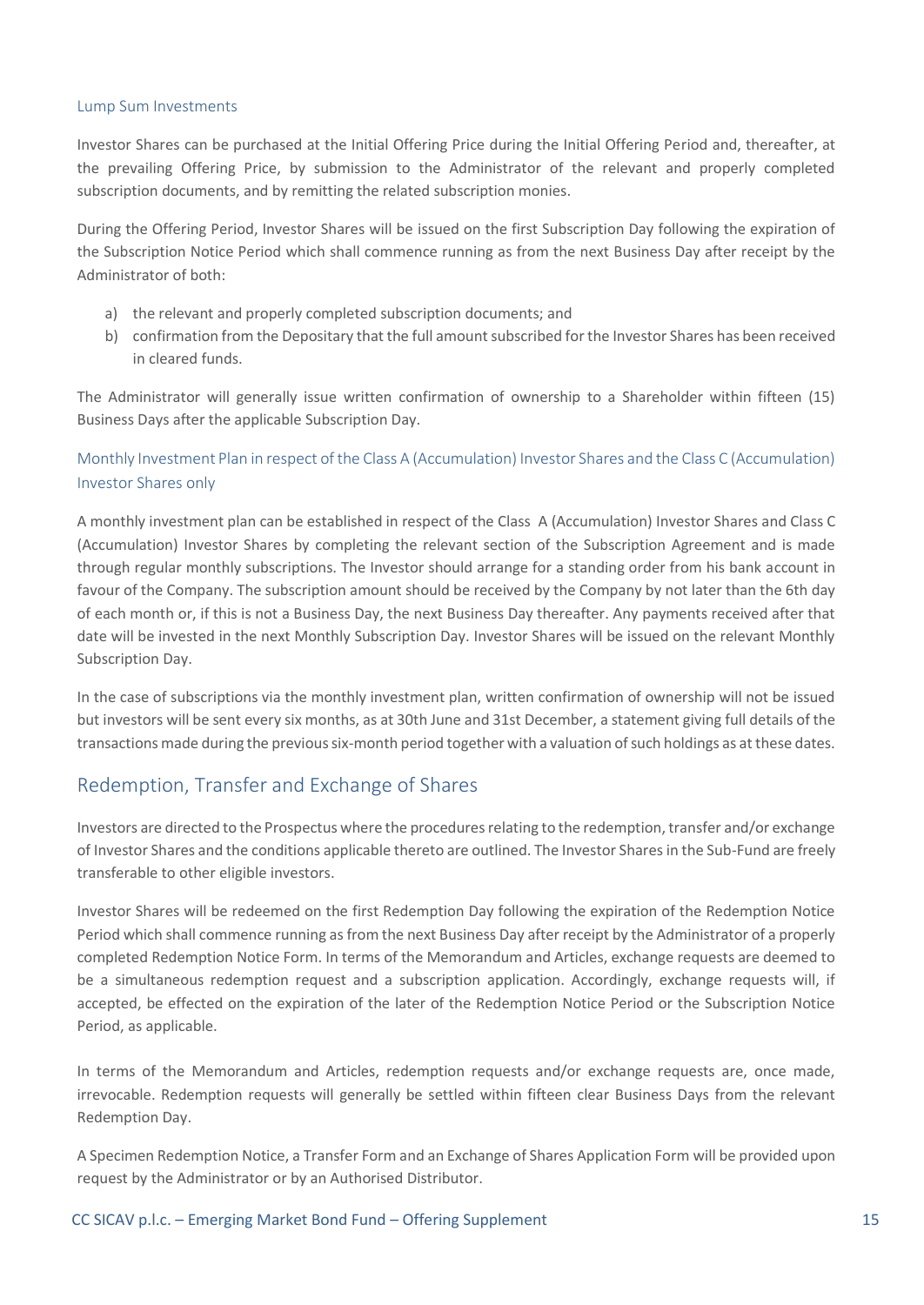## Investment Restrictions

The general investment restrictions set out in the Prospectus under the section entitled "**Investment Objectives, Policies and Restrictions**" shall apply to the Sub-Fund.

### Borrowing Powers

The Company may borrow money within the parameters set out in the Prospectus under the section entitled "**Investment Objectives, Policies and Restrictions**".

### Pricing

The calculation of the NAV of the Sub-Fund and of the NAV per Share shall be effected by the Administrator on every Valuation Day and in such manner as is stated in the Prospectus under the section entitled "**Net Asset Value Calculation**". The Offering Price will be available from the Administrator and will be published on the website of the Administrator.

## Duration of the Sub-Fund

The Duration of the Sub-Fund is indefinite.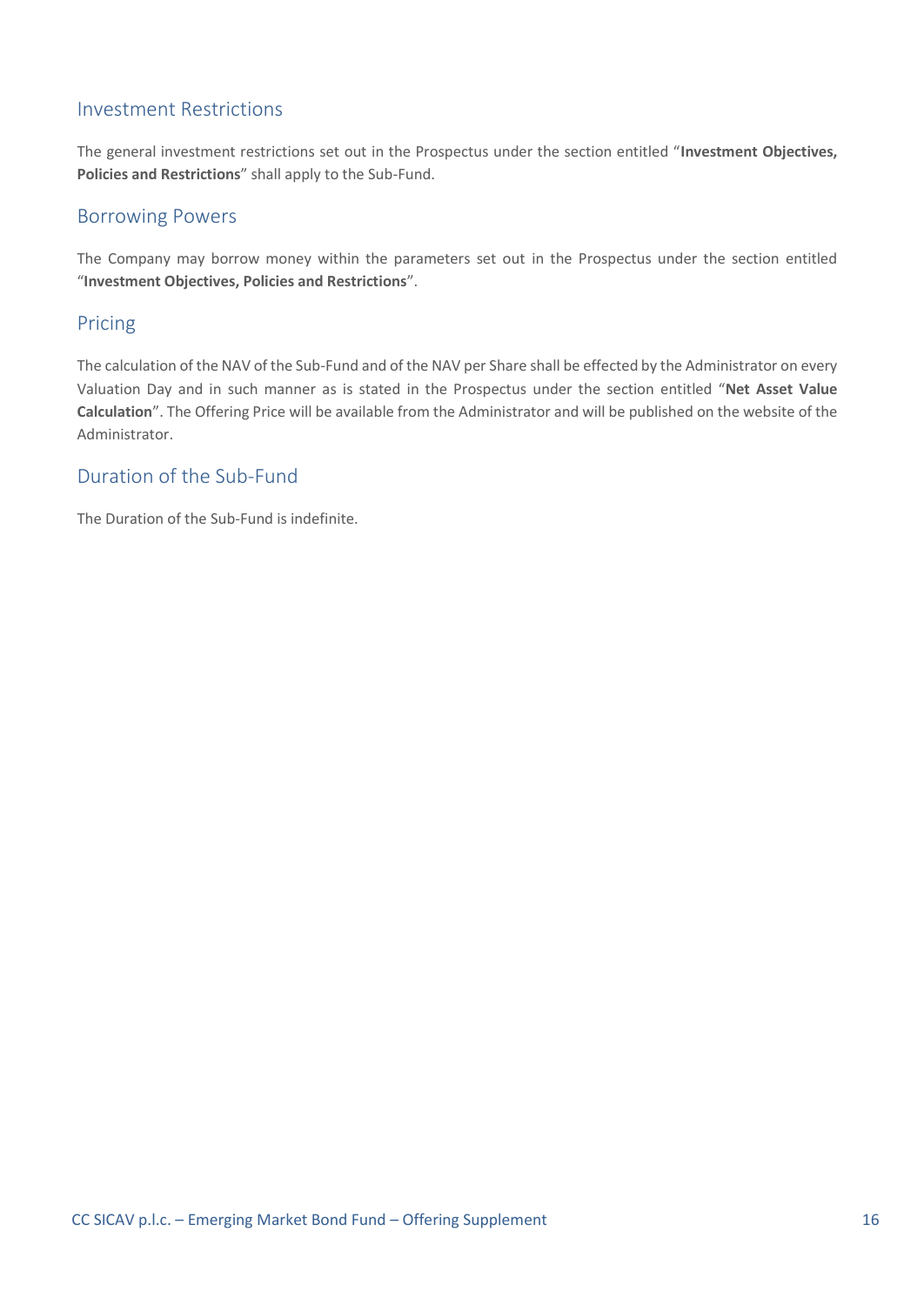# <span id="page-16-0"></span>**Fees Payable by the Sub-Fund**

### Investment Management Fee

The Company will pay the Investment Manager an Investment Management Fee of 1.10% of NAV of the Sub-Fund in respect of the Class A (Accumulation), Class B (Distribution), Class C (Accumulation) and Class D (Distribution) Investor Shares per annum.

The Company will pay the Investment Manager an Investment Management Fee of 0.65% of NAV of the Sub-Fund in respect of the Class E (Accumulation) and the Class F (Distribution) Investor Shares per annum.

The Investment Management Fee will accrue on every Valuation Day and be payable monthly in arrears.

The Investment Manager will be reimbursed for all properly incurred and approved out-of-pocket expenses.

### Administration Fee

The Company will pay the Administrator, in respect of the Sub-Fund an Administration Fee of 0.1% of the NAV of the Sub-Fund per annum, for assets under management up to EUR 50 million, subject to a minimum Administration Fee of EUR 25,000 per annum.

Any amounts in excess of EUR 50 million will be charged an Administration Fee of 0.08% per annum.

An additional EUR 1,500 per annum will be charged for each additional share class within the Sub-Fund over and above the initial four Investor Share classes (these being, the Class A (Accumulation), Class B (Distribution), Class C (Accumulation) and Class D (Distribution) Investor Share classes).

The Administration Fee will accrue on every Valuation Day and be payable monthly in arrears.

The Administrator will be reimbursed for all properly incurred and approved out-of-pocket expenses.

### Depositary Fee

The Company will pay the Depositary, in respect of the Sub-Fund, a Depositary Fee at the following rates:

If the value of the total net assets of the Sub-Fund is up to EUR 50 million, the Depositary Fee shall be 0.045% per annum on the aggregate value of the assets of the Sub-Fund, subject to a minimum fee of EUR 5,000 per annum.

If the value of the total net assets of the Sub-Fund is larger than EUR 50 million, the Depositary Fee shall be 0.04% per annum on the aggregate value of the assets of the Sub-Fund subject to a minimum fee of EUR 22,500 per annum.

The Depositary Fee shall be payable to the Depositary quarterly in arrears.

The Depositary Fee will be based on the average monthly closing balances for each quarter and will be payable quarterly in arrears.

The Depositary will be reimbursed for all reasonably incurred out-of-pocket expenses by the Depositary, whether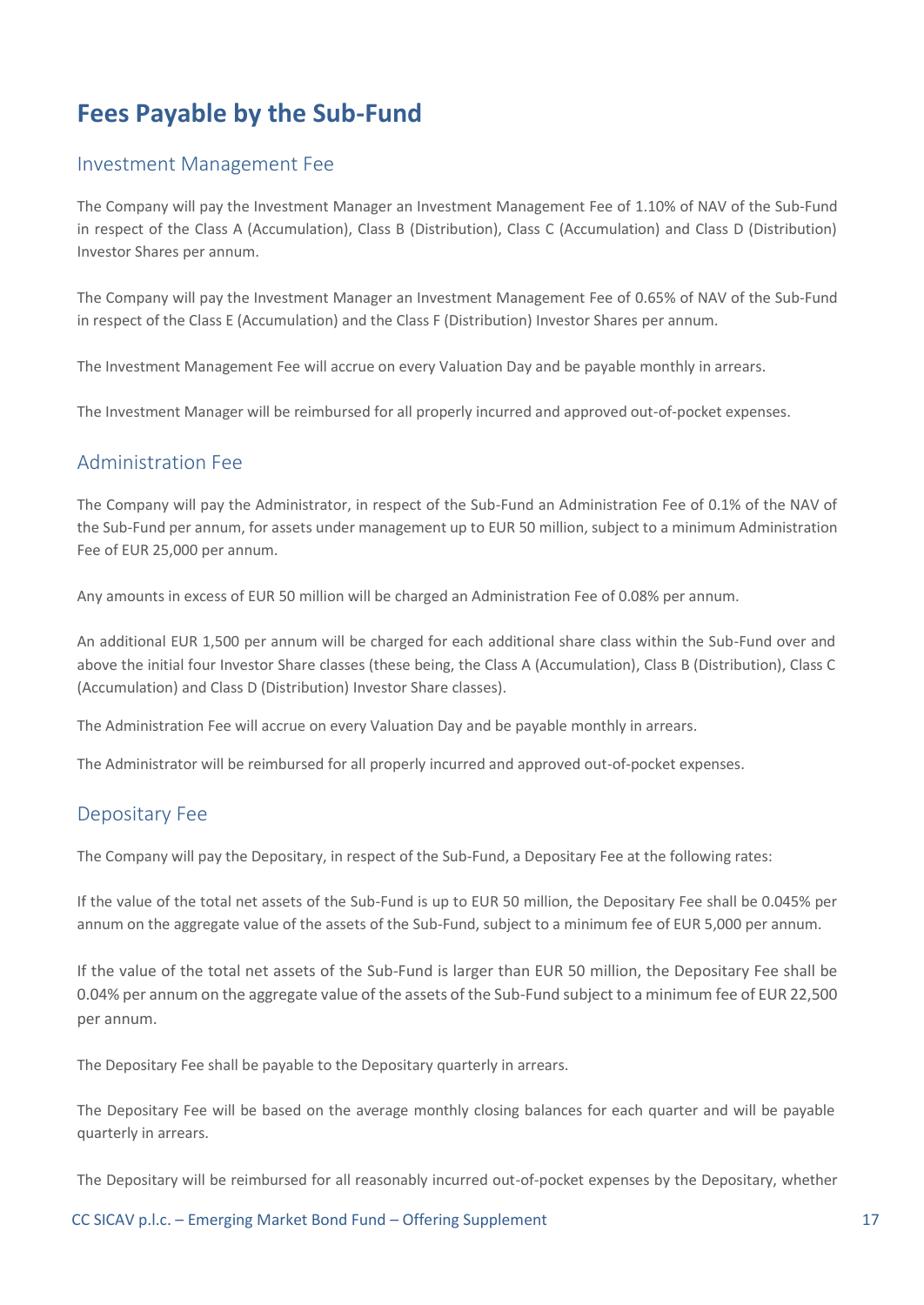directly or indirectly, in the performance of its functions or duties under the Depositary Agreement(s).

# Other Expenses

The Sub-Fund will also be subject to other fees including, its pro-rata share of the Directors and Company Secretary Fees and other operating expenses relating to the Company generally as set out in the Prospectus.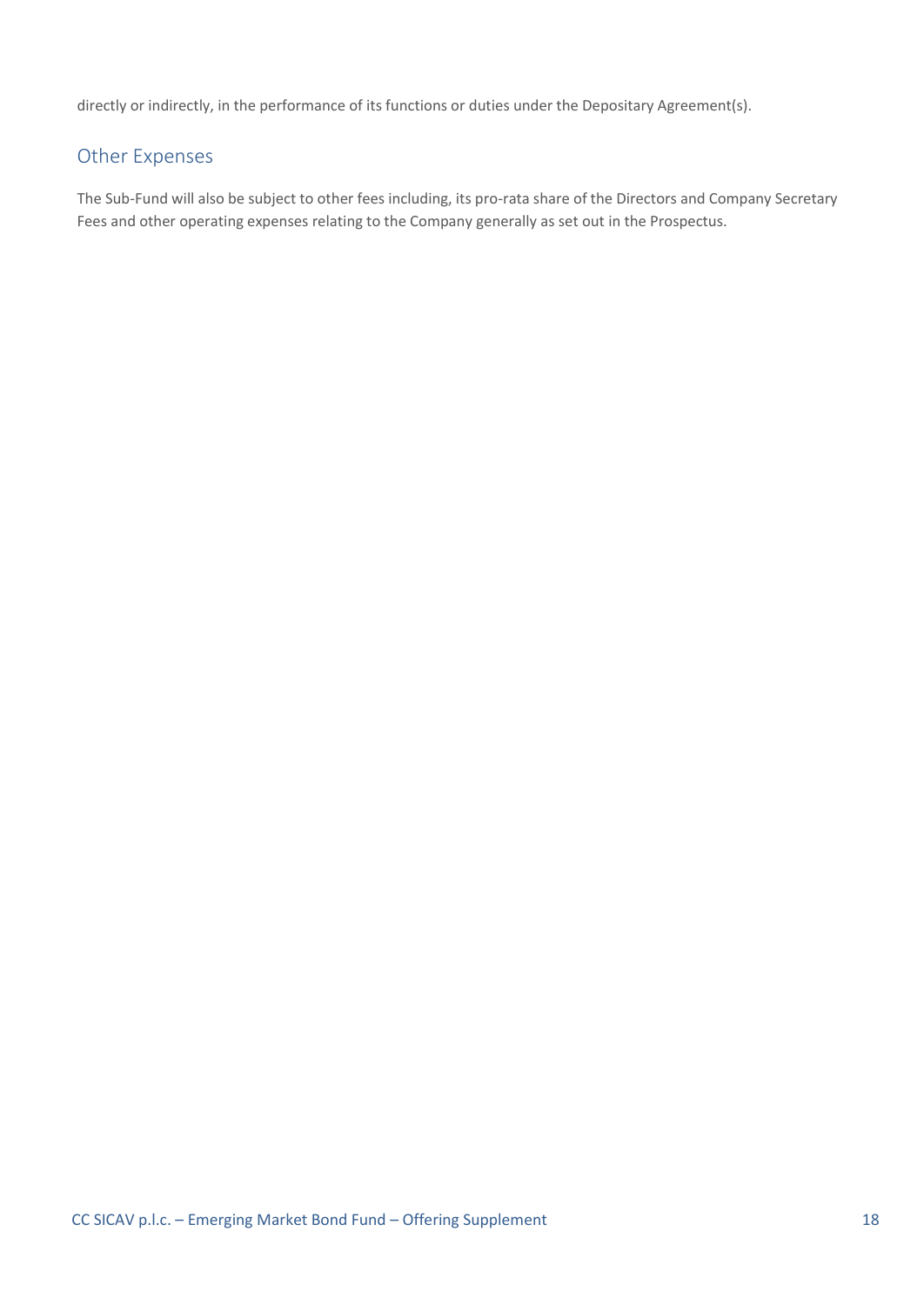# <span id="page-18-0"></span>**Risk Factors**

**IN EVALUATING THE POTENTIAL AND SUITABILITY OF AN INVESTMENT IN THE SUB-FUND, CAREFUL CONSIDERATION SHOULD BE GIVEN BY PROSPECTIVE INVESTORS TO THE SPECIFIC RISK FACTORS SET OUT BELOW AND THE RISK FACTORS SET OUT IN THE PROSPECTUS.** 

**THE SUB-FUND MAY BE EXPOSED TO CERTAIN RISKS SPECIFIC TO EMERGING MARKETS, MOST OF WHICH ARE EXPLAINED BELOW:**

#### Higher Volatility

The Sub-Fund may experience more rapid and extreme changes in value when investing in securities of certain international jurisdictions. This reflects certain emerging markets specific factors, among which lower depth, higher concentration and higher vulnerability to international political developments.

#### Poor Investor Protection

Emerging Market issuers might be subject to lax regulation. Insider trading prevention might be poorly enforced and corporate governance might be lacking in some emerging countries. The legal framework structure and accounting, auditing and reporting standards in certain emerging countries may not provide the same degree of investor protection or information to investors as would generally apply in major securities markets.

Furthermore, nationalisation, expropriation or other disruptive events such as foreign investment or exchange market controls could materially affect the sub-Fund.

The systems and procedures for trading and settlement of securities in emerging markets are less developed and less transparent.

#### Sovereign Credit Risk

Emerging countries are more likely to experience insufficient foreign reserves and/or excessive debt service burden which in turn affects their ability to repay its debt. Furthermore, some emerging countries might be dependent on expected disbursements from foreign governments, multilateral agencies and other foreign entities which may be conditioned on the implementation of economic reforms and/or other conditions. Failure to implement such reforms or achieve such conditions may result in the cancellation of the expected third parties' funds, which may further impair such debtor's ability or willingness to service its debt.

Enforcing legal rights can be difficult, costly and slow in some countries and can be particularly difficult against governments.

#### Risks Specific to Russian Securities

Although investment in Russian securities does not constitute the principal focus of the Sub-Fund, it may invest a portion of its assets in securities of issuers located in Russia. In addition to the risks disclosed elsewhere in this Offering Supplement and accompanying Prospectus, these securities may pose special risks. Russian companies or companies with Russian exposures/ties might be impacted by sanctions imposed by other countries on Russia, Russian companies or individuals or companies and individuals tied to Russia; this can affect the value of their securities as well as their liquidity.

Risks Specific to Chinese Securities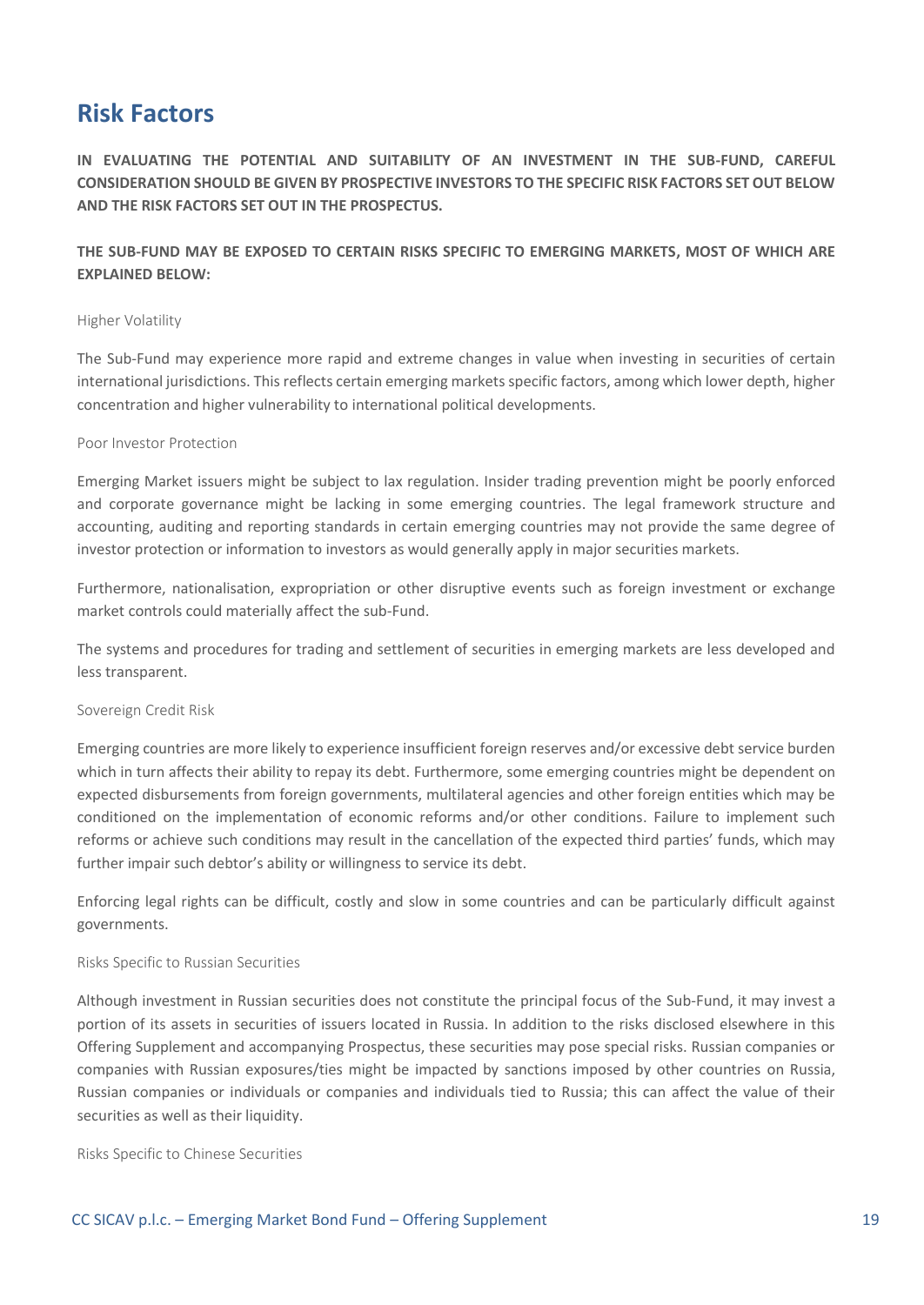Although investment in Chinese securities does not constitute the principal focus of the Sub-Fund, it may invest a portion of its assets in securities of issuers located in China. In addition to the risks disclosed elsewhere in this Offering Supplement and accompanying Prospectus, these securities may pose special risks. The regulatory framework applicable to the Chinese securities market in general and to the foreign investors in particular is regularly tweaked and certain interpretations are deemed uncertain. Dealing in certain Chinese securities is restricted to licensed investors and the ability of the investor to repatriate its capital invested in those securities may be limited at times. The Sub-Fund cannot invest in China under the Qualified Foreign Institutional Investor ("QFII"), which might result in a lower than desired exposure to Chinese assets.

#### Other Emerging Market Specific Risks

Emerging Market securities are more sensitive than developed market securities to adverse economic, political or social events affecting the Issuer's country or region.

Some emerging markets governments exercise substantial influence over the private economic sector which can put investors at a disadvantage. Many emerging market economies have export-driven or commodities-driven economies which leaves them dependent upon international trade.

Emerging Market issuers are generally subject to higher contagion risk, meaning that adverse conditions in a given region or even a change in market sentiment can propagate across countries and regions indiscriminately.

**IT IS RECOMMENDED THAT PROSPECTIVE INVESTORS ALSO CONSULT THEIR OWN ADVISORS ON LEGAL, TAX AND FINANCIAL ISSUES THAT ARE RELEVANT FOR THEIR SPECIFIC SITUATION, AS THE INFORMATION HEREIN SHOULD BE REGARDED AS GENERAL INFORMATION.**

**INVESTMENT IN THE SUB-FUND SHOULD BE REGARDED AS A LONG TERM INVESTMENT. THERE CAN BE NO GUARANTEE THAT THE INVESTMENT OBJECTIVE OF THE SUB-FUND SET OUT HEREIN WILL BE ACHIEVED.**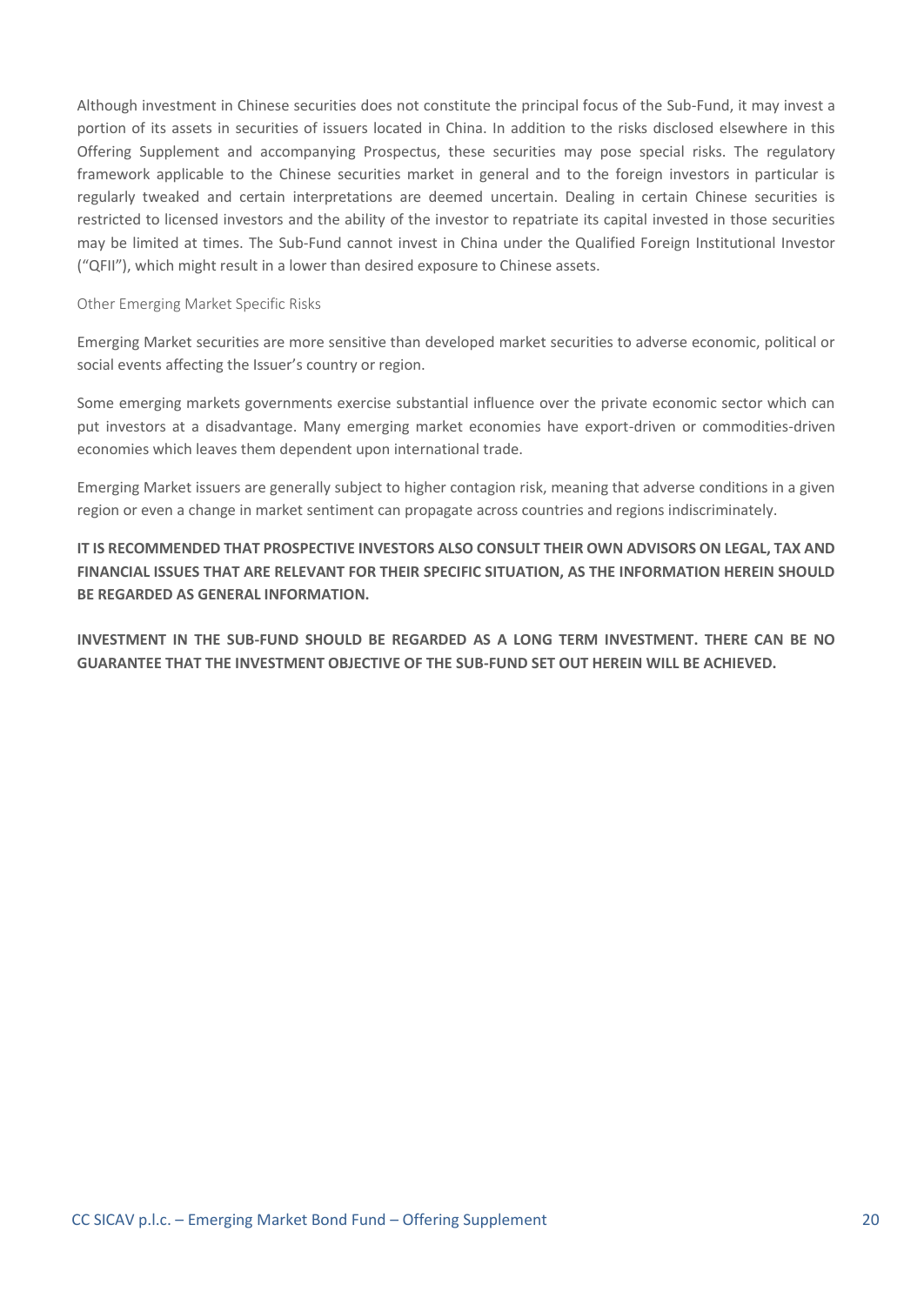# <span id="page-20-0"></span>**General Information**

# The Rights of Shareholders

The rights of Shareholders are stated in the Memorandum and Articles and in the Companies Act, and include (interalia) the right to receive notice of, and to attend and to vote at, general meetings of the Company.

The holders of the Founder Shares shall have the exclusive right to appoint one Director. Any changes to the name of the Company shall also be decided exclusively by the holders of the Founder Shares. Other than what is stated above, the holders of the Investor Shares shall have full voting rights in respect of matters requiring the approval of Shareholders. In this regard, the Investor Shares in the Sub-Fund carry the right to one (1) vote per share at general meetings of the Company.

The Investor Shares entitle Shareholders to participate in the movements, both positive and negative, in the value of the assets of the Sub-Fund as well as the receipt of dividends as set out hereunder.

Shareholders shall also be entitled to inspect copies of the any directors' services agreement entered into between the Company and its Directors.

## Share Capital and Accounts

All amounts received by the Company on the issue of Investor Shares, initially and subsequently, will be credited as share capital of the Company and will form part of the NAV of the Sub-Fund. Separate accounts are kept for the assets of the Sub-Fund.

# Fractional Shares

Fractional Shares will be issued up to four (4) decimal places.

# Shares in Other Sub-Funds of the Company

The Company is constituted as a multi-fund investment company with variable share capital. As of the date of this Offering Supplement, the Company is offering Investor Shares in other sub-funds. The Company may establish more sub-funds in the future.

# Dividend Policy

It is intended that the Company will distribute dividends in respect of the Class B, Class D and Class F Investor Shares in such amounts and with such frequency as may be determined by the Directors in accordance with the Prospectus. It is envisaged, but no guarantee is given, that most or all of the net income of the Sub-Fund will be declared on a six monthly basis (each being an "Interim Period") ending as follows: 30<sup>th</sup> March and 30<sup>th</sup> September (each a "Dividend Cut-Off Date") and this in the form on interim dividends. At each annual general meeting, a final dividend may, if recommended by the Directors and approved by the Shareholders, also be paid.

Only those Shareholders listed on the Company's register of members at close of business on the last Business Day immediately preceding the relevant Dividend Cut-Off Date shall be entitled to receive the respective dividend payments for the relevant Interim Period. Payments shall be effected in the Base Currency unless a different arrangement has been agreed to by the Depositary.

CC SICAV p.l.c. – Emerging Market Bond Fund – Offering Supplement 21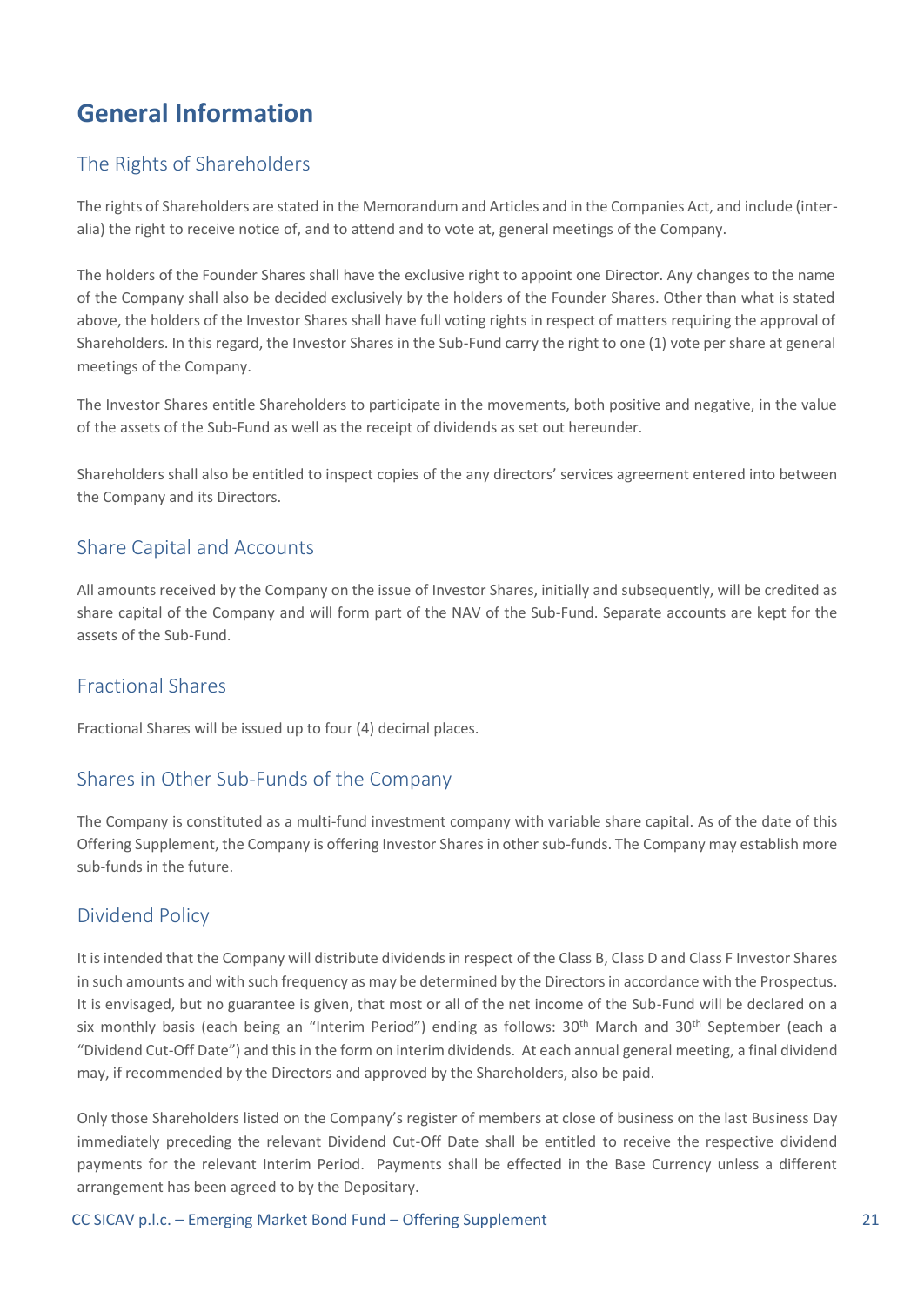# Sub-Fund Expenses

The fees and expenses incurred in connection with the establishment of the Sub-Fund, the application for licensing of the Sub-Fund, the preparation and publication of the Offering Supplement and all legal costs and out of pocket expenses in relation thereto shall be borne by the Company.

# Documents Available for Inspection

Copies of the following documents shall be available for inspection at the registered office of the Company or at the offices of the Administrator (see Directory at last page hereof) during normal business hours:

- the Memorandum and Articles, and Certificate of Incorporation of the Company
- the latest Prospectus and Offering Supplements for all Sub-Funds
- the Key Investor Information Documents
- the Investment Management Agreement
- the Depositary Agreement in respect of the Sub-Fund
- the Administration Agreement
- the Service Agreements of Directors
- the ISA
- the latest Annual and Half Yearly report of the Company

# Dealings by Directors

The Directors are precluded from dealing in Shares at any time when, by reason of their office, they are in possession of price sensitive information that could have a bearing on their approach the Shares in the Sub-Fund.